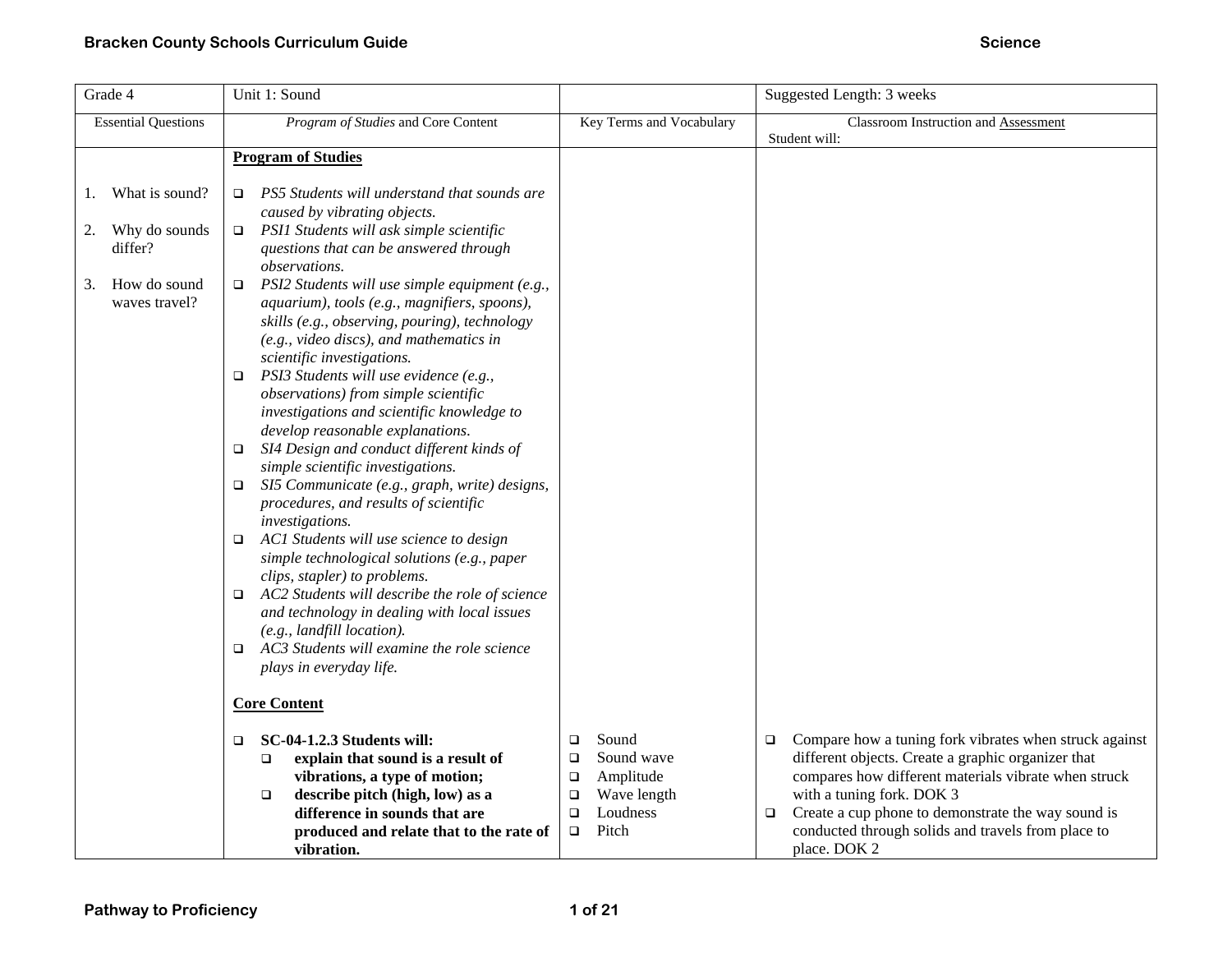| Grade 4                    | Unit 1: Sound                                                                                                                                                                                                                                                                                                                                                                                                                                                                                                         |                          | Suggested Length: 3 weeks                                                                                                                                                                                                                                                                                                                                                                                                                                                                                                                                                                                                                                                                         |
|----------------------------|-----------------------------------------------------------------------------------------------------------------------------------------------------------------------------------------------------------------------------------------------------------------------------------------------------------------------------------------------------------------------------------------------------------------------------------------------------------------------------------------------------------------------|--------------------------|---------------------------------------------------------------------------------------------------------------------------------------------------------------------------------------------------------------------------------------------------------------------------------------------------------------------------------------------------------------------------------------------------------------------------------------------------------------------------------------------------------------------------------------------------------------------------------------------------------------------------------------------------------------------------------------------------|
| <b>Essential Questions</b> | Program of Studies and Core Content                                                                                                                                                                                                                                                                                                                                                                                                                                                                                   | Key Terms and Vocabulary | Classroom Instruction and Assessment<br>Student will:<br>Collect and analyze data about how sounds are made by<br>$\Box$<br>using a ruler to produces sound when ruler is struck.                                                                                                                                                                                                                                                                                                                                                                                                                                                                                                                 |
|                            | Vibration is a type of motion that can be<br>observed, described, measured and<br>compared. Sound is produced by vibrating<br>objects. The pitch of the sound can be<br>varied by changing the rate of vibration.<br>The relationship between rates of vibration<br>and produced sounds can be described and<br>graphed. DOK 3<br>Ask simple scientific questions that can be<br>$\Box$<br>investigated through observations combined<br>with scientific information.<br>Use simple equipment in scientific<br>$\Box$ |                          | Observe how sounds differ. DOK 1<br>Investigate sounds caused by vibrating objects. Design<br>$\Box$<br>comparative studies to gather information on sound<br>produced by vibrating (e.g. plucked) rubber bands.<br>Identify variables (e.g. thickness, tension, length).<br>Investigate to determine how variables influence sound<br>produced when a rubber band is plucked. DOK 3<br>Arrange glass bottles in order of water levels, strike the<br>$\Box$<br>bottles, and construct a graph that displays the pitch of<br>the bottles. (Musical Bottles Activity) DOK 3<br>Literature/Media Links: Magic School Bus "Inside the<br>$\Box$<br>Haunted House", Sound Laser Disc-schedule time in |
|                            | investigations: magnifiers, magnets, use<br>simple tools in scientific investigations,<br>metric rulers, thermometers, skills in scientific<br>investigations (e.g., classifying, predicting),<br>technology (e.g., electronic media,<br>calculators, www Web).<br>Use evidence (e.g., observations, data) from<br>$\Box$<br>simple scientific investigations and scientific<br>knowledge to develop reasonable                                                                                                       |                          | library, Let's Form a Band, All About Sound, All About<br>Sound, and Making Sounds.<br>Recognize that sound energy can be carried from one<br>$\Box$<br>place to another by waves.<br>Observe how sounds differ.<br>$\Box$<br>Compare and contrast loudness and pitch.<br>$\Box$<br>Recognize that sound travels through different media.<br>$\Box$                                                                                                                                                                                                                                                                                                                                               |
|                            | explanations<br>Design and conduct different kinds of simple<br>$\Box$<br>scientific investigations.<br>Communicate (e.g. draw, graph, or write),<br>$\Box$<br>findings of procedures, observations, and                                                                                                                                                                                                                                                                                                              |                          | <b>CATS-like unit test (multiple choice and Open</b><br>$\Box$<br><b>Response on vibration (cup phone)</b> DOK 3                                                                                                                                                                                                                                                                                                                                                                                                                                                                                                                                                                                  |
|                            | scientific investigations.<br>Distinguish between natural objects and<br>$\Box$<br>objects made by humans and examine the<br>interaction between science and technology.<br>Technology (e.g. thermometer, hand lens) is<br>$\Box$<br>used to study science, while science provides<br>theories for technology.                                                                                                                                                                                                        |                          |                                                                                                                                                                                                                                                                                                                                                                                                                                                                                                                                                                                                                                                                                                   |
|                            | Science is used to design simple technological<br>$\Box$<br>solutions to problems (e.g. use understanding<br>of heat transfer in designing an insulated<br>container for ice cubes).                                                                                                                                                                                                                                                                                                                                  |                          |                                                                                                                                                                                                                                                                                                                                                                                                                                                                                                                                                                                                                                                                                                   |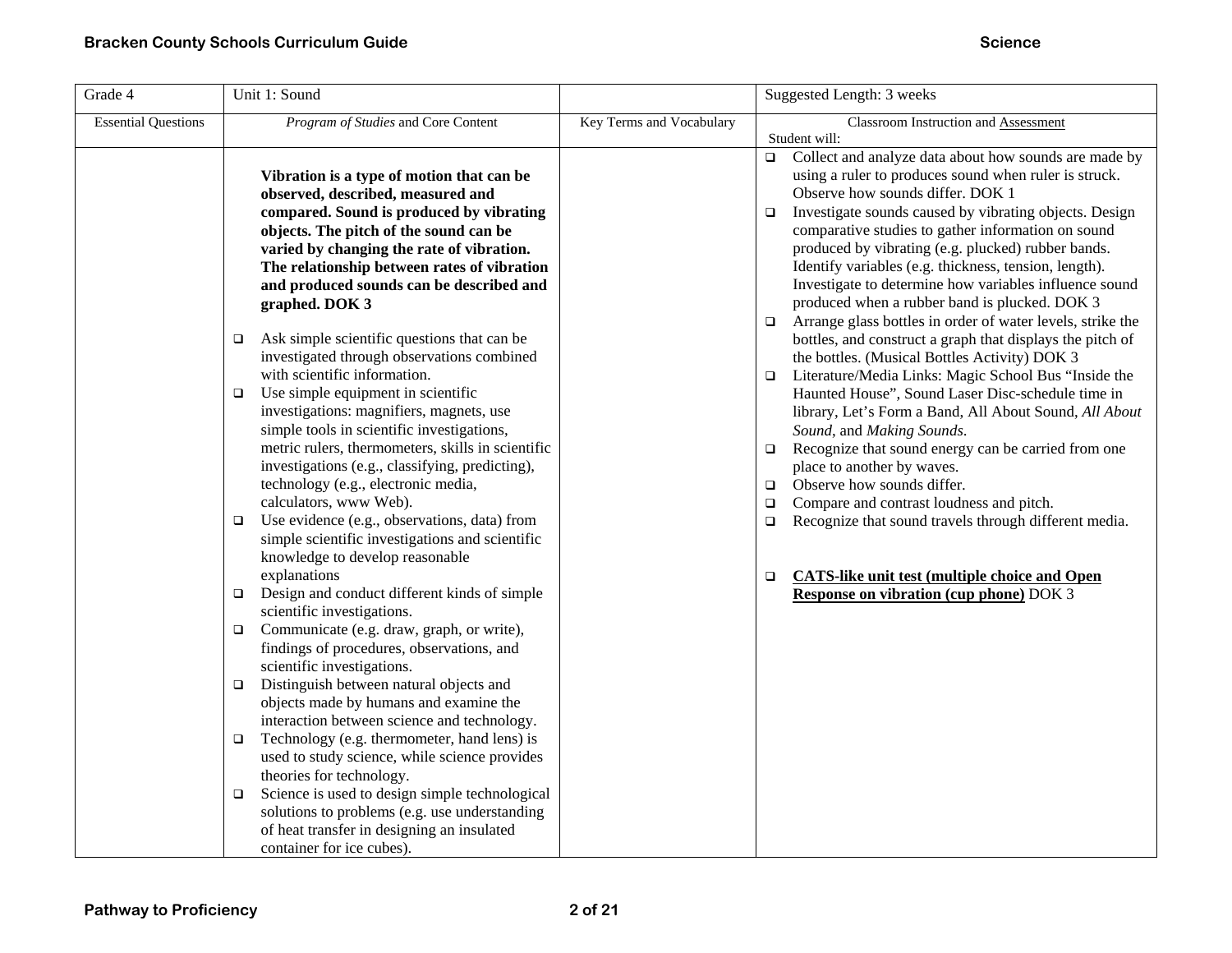| Grade 4                                                                                                                                                     | Unit 2: Light                                                                                                                                                                                                                                                                                                                                                                                                                                                                                                                                                                                                                                                                                                                                                                                                                                                                                                                                                                                                                                                                                                                                                                                                                                                                                         |                          | Suggested Length: 3 weeks                                        |
|-------------------------------------------------------------------------------------------------------------------------------------------------------------|-------------------------------------------------------------------------------------------------------------------------------------------------------------------------------------------------------------------------------------------------------------------------------------------------------------------------------------------------------------------------------------------------------------------------------------------------------------------------------------------------------------------------------------------------------------------------------------------------------------------------------------------------------------------------------------------------------------------------------------------------------------------------------------------------------------------------------------------------------------------------------------------------------------------------------------------------------------------------------------------------------------------------------------------------------------------------------------------------------------------------------------------------------------------------------------------------------------------------------------------------------------------------------------------------------|--------------------------|------------------------------------------------------------------|
| <b>Essential Questions</b>                                                                                                                                  | Program of Studies and Core Content                                                                                                                                                                                                                                                                                                                                                                                                                                                                                                                                                                                                                                                                                                                                                                                                                                                                                                                                                                                                                                                                                                                                                                                                                                                                   | Key Terms and Vocabulary | Classroom Instruction and Assessment<br>Student will:            |
|                                                                                                                                                             | <b>Program of Studies</b>                                                                                                                                                                                                                                                                                                                                                                                                                                                                                                                                                                                                                                                                                                                                                                                                                                                                                                                                                                                                                                                                                                                                                                                                                                                                             |                          |                                                                  |
| 1. How does light<br>travel?<br>How can light<br>2.<br>be reflected?<br>How can light<br>3.<br>be refracted?<br>How can an<br>4.<br>object absorb<br>light? | PS9 Students will understand that light<br>$\Box$<br>travels in a straight line until it strikes an<br>object. Light can be reflected, refracted, or<br>absorbed by objects.<br>PSI1 Students will ask simple scientific<br>$\Box$<br>questions that can be answered through<br><i>observations.</i><br>PSI2 Students will use simple equipment (e.g.,<br>$\Box$<br>aquarium), tools (e.g., magnifiers, spoons),<br>skills (e.g., observing, pouring), technology<br>(e.g., video discs), and mathematics in<br>scientific investigations.<br>PSI3 Students will use evidence (e.g.,<br>o.<br>observations) from simple scientific<br>investigations and scientific knowledge to<br>develop reasonable explanations.<br>SI4 Design and conduct different kinds of<br>❏<br>simple scientific investigations.<br>SI5 Communicate (e.g., graph, write) designs,<br>$\Box$<br>procedures, and results of scientific<br>investigations.<br>ACI Students will use science to design<br>$\Box$<br>simple technological solutions (e.g., paper<br>clips, stapler) to problems.<br>AC2 Students will describe the role of science<br>o.<br>and technology in dealing with local issues<br>$(e.g., \textit{landfill location}).$<br>AC3 Students will examine the role science<br>o.<br>plays in everyday life. |                          |                                                                  |
|                                                                                                                                                             | <b>Core Content</b>                                                                                                                                                                                                                                                                                                                                                                                                                                                                                                                                                                                                                                                                                                                                                                                                                                                                                                                                                                                                                                                                                                                                                                                                                                                                                   |                          |                                                                  |
|                                                                                                                                                             |                                                                                                                                                                                                                                                                                                                                                                                                                                                                                                                                                                                                                                                                                                                                                                                                                                                                                                                                                                                                                                                                                                                                                                                                                                                                                                       |                          |                                                                  |
|                                                                                                                                                             | SC-04-4.6.4 Students will:<br>□                                                                                                                                                                                                                                                                                                                                                                                                                                                                                                                                                                                                                                                                                                                                                                                                                                                                                                                                                                                                                                                                                                                                                                                                                                                                       | Reflection<br>□          | Demonstrate that holding a mirror near a sunlit window<br>$\Box$ |
|                                                                                                                                                             | analyze models/representations of light<br>□                                                                                                                                                                                                                                                                                                                                                                                                                                                                                                                                                                                                                                                                                                                                                                                                                                                                                                                                                                                                                                                                                                                                                                                                                                                          | Refraction<br>$\Box$     | or flashlight can reflect light, and reflect the light onto a    |
|                                                                                                                                                             | in order to generalize about the                                                                                                                                                                                                                                                                                                                                                                                                                                                                                                                                                                                                                                                                                                                                                                                                                                                                                                                                                                                                                                                                                                                                                                                                                                                                      | $\Box$<br>Absorption     | nearby wall. DOK 1                                               |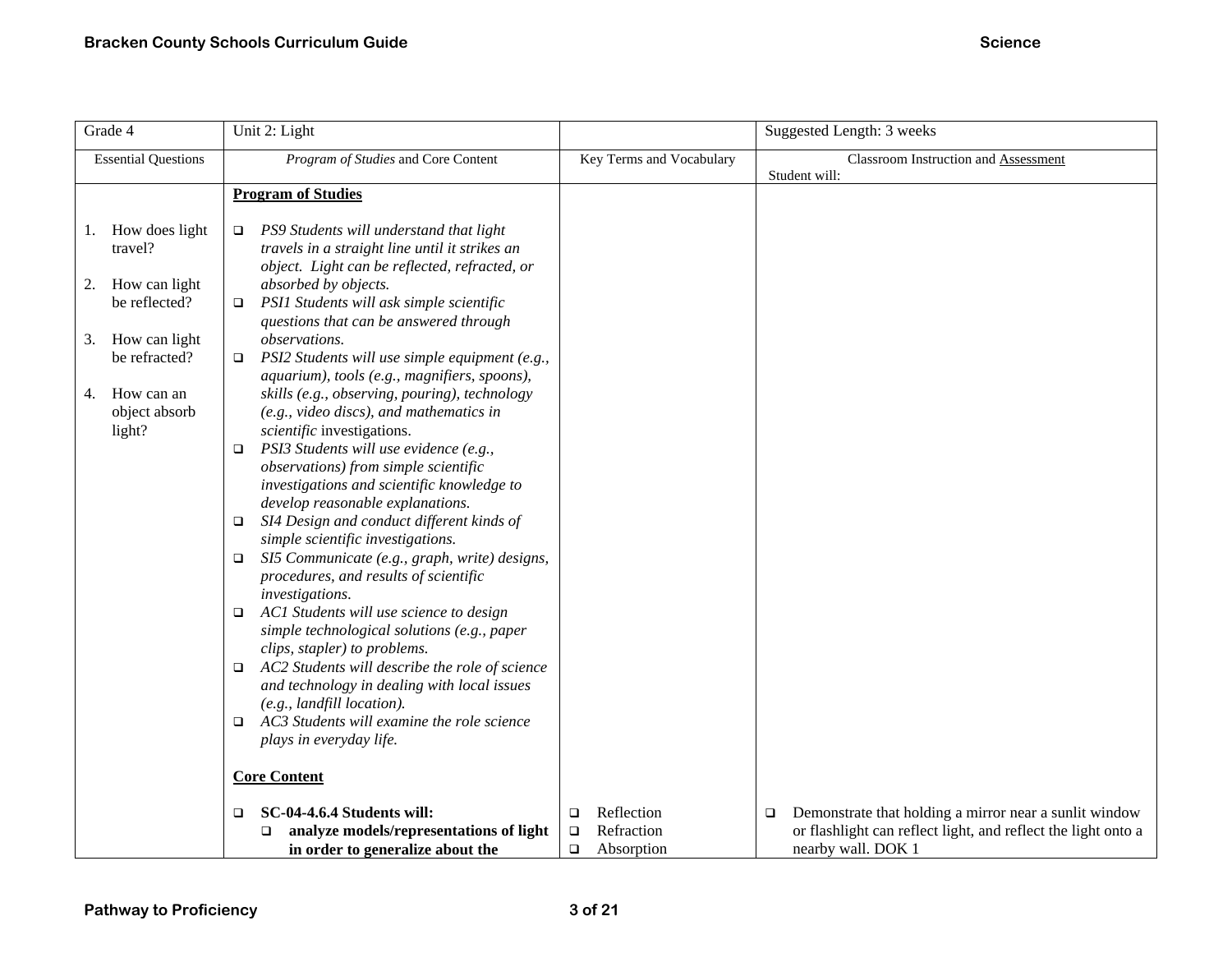| Grade 4                    | Unit 2: Light                                                                                                                                                                                                                                                                                                                                                                                                                                                                                                                                                                                                                                                                                                                                                                                                                                                                                                                                                                                                                                                                                                                                                                                                                                                                                                                                                      |                                         | Suggested Length: 3 weeks                                                                                                                                                                                                                                                                                                                                                                                                                                                                                                                                                                                                                                                                                                                                                                                                                                                                                         |
|----------------------------|--------------------------------------------------------------------------------------------------------------------------------------------------------------------------------------------------------------------------------------------------------------------------------------------------------------------------------------------------------------------------------------------------------------------------------------------------------------------------------------------------------------------------------------------------------------------------------------------------------------------------------------------------------------------------------------------------------------------------------------------------------------------------------------------------------------------------------------------------------------------------------------------------------------------------------------------------------------------------------------------------------------------------------------------------------------------------------------------------------------------------------------------------------------------------------------------------------------------------------------------------------------------------------------------------------------------------------------------------------------------|-----------------------------------------|-------------------------------------------------------------------------------------------------------------------------------------------------------------------------------------------------------------------------------------------------------------------------------------------------------------------------------------------------------------------------------------------------------------------------------------------------------------------------------------------------------------------------------------------------------------------------------------------------------------------------------------------------------------------------------------------------------------------------------------------------------------------------------------------------------------------------------------------------------------------------------------------------------------------|
| <b>Essential Questions</b> | Program of Studies and Core Content                                                                                                                                                                                                                                                                                                                                                                                                                                                                                                                                                                                                                                                                                                                                                                                                                                                                                                                                                                                                                                                                                                                                                                                                                                                                                                                                | Key Terms and Vocabulary                | Classroom Instruction and Assessment                                                                                                                                                                                                                                                                                                                                                                                                                                                                                                                                                                                                                                                                                                                                                                                                                                                                              |
|                            | behavior of light.<br>represent the path of light as it<br>$\Box$<br>interacts with a variety of surfaces<br>(reflecting, refracting, absorbing).<br>Light can be observed as traveling in a<br>straight line until it strikes an object.<br>Light can be reflected by a shiny object<br>(e.g., mirror, spoon), refracted by a lens<br>(e.g., magnifying glass, eyeglasses) or<br>absorbed by an object (e.g., dark surface).<br>DOK <sub>3</sub><br>Ask simple scientific questions that can be<br>□<br>investigated through observations combined<br>with scientific information.<br>Use simple equipment in scientific<br>□<br>investigations: magnifiers, magnets, use<br>simple tools in scientific investigations,<br>metric rulers, thermometers, skills in scientific<br>investigations (e.g., classifying, predicting),<br>technology (e.g., electronic media,<br>calculators, www Web).<br>Use evidence (e.g., observations, data) from<br>□<br>simple scientific investigations and scientific<br>knowledge to develop reasonable<br>explanations<br>Design and conduct different kinds of simple<br>o<br>scientific investigations.<br>Communicate (e.g. draw, graph, or write),<br>findings of procedures, observations, and<br>scientific investigations.<br>Distinguish between natural objects and<br>o.<br>objects made by humans and examine the | Prism<br>$\Box$<br>Technology<br>$\Box$ | Student will:<br>Refract a beam of light from a flashlight by using a<br>$\Box$<br>magnifying glass. DOK 1<br>Demonstrate how different colors absorb different<br>$\Box$<br>amount of light by using a flashlight and different colors<br>of construction paper. DOK 1<br>Recognize that light travels in straight line by using hole<br>$\Box$<br>punched index cards and a light bulb. Students will<br>arrange the cards around on a table until they can see the<br>light through all three cards at once. DOK 1<br>(Science Book), Bill Nye - Light and Optics, The<br>$\Box$<br>Magic School Bus- "Bright Idea". DOK 1<br>Explain how light travels and describe what happens<br>$\Box$<br>when light hits an object. DOK 1<br>Explain how light and color is related. DOK 1<br>$\Box$<br><b>CATS</b> - like assessment and open response on how<br>$\Box$<br>light reflects off of certain objects. DOK 3 |
|                            | interaction between science and technology.<br>Technology (e.g. thermometer, hand lens) is<br>□<br>used to study science, while science provides<br>theories for technology.                                                                                                                                                                                                                                                                                                                                                                                                                                                                                                                                                                                                                                                                                                                                                                                                                                                                                                                                                                                                                                                                                                                                                                                       |                                         |                                                                                                                                                                                                                                                                                                                                                                                                                                                                                                                                                                                                                                                                                                                                                                                                                                                                                                                   |
|                            | Science is used to design simple technological<br>$\Box$                                                                                                                                                                                                                                                                                                                                                                                                                                                                                                                                                                                                                                                                                                                                                                                                                                                                                                                                                                                                                                                                                                                                                                                                                                                                                                           |                                         |                                                                                                                                                                                                                                                                                                                                                                                                                                                                                                                                                                                                                                                                                                                                                                                                                                                                                                                   |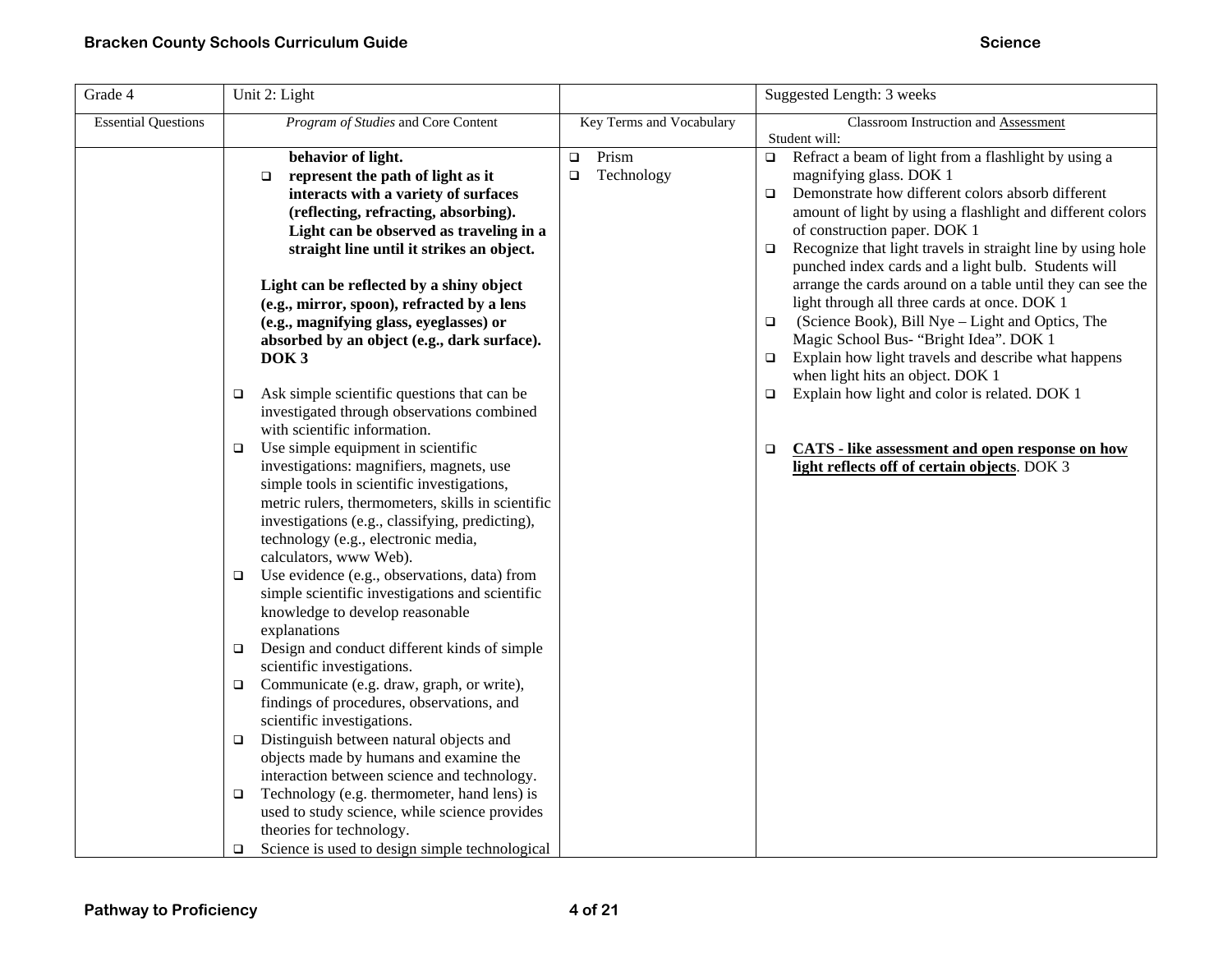| Grade 4                    |   | Unit 2: Light                                  |                          | Suggested Length: 3 weeks                   |
|----------------------------|---|------------------------------------------------|--------------------------|---------------------------------------------|
| <b>Essential Questions</b> |   | Program of Studies and Core Content            | Key Terms and Vocabulary | <b>Classroom Instruction and Assessment</b> |
|                            |   |                                                |                          | Student will:                               |
|                            |   | solutions to problems (e.g. use understanding  |                          |                                             |
|                            |   | of heat transfer in designing an insulated     |                          |                                             |
|                            |   | container for ice cubes).                      |                          |                                             |
|                            | □ | Examine how designing and conducting           |                          |                                             |
|                            |   | scientific investigations fosters an           |                          |                                             |
|                            |   | understanding of issues related to natural     |                          |                                             |
|                            |   | resources (e.g. scarcity), demonstrate how the |                          |                                             |
|                            |   | study of science (e.g. aquariums, living       |                          |                                             |
|                            |   | systems) helps explain changes in              |                          |                                             |
|                            |   | environments, examine the role of science and  |                          |                                             |
|                            |   | technology in communities (e.g. location of    |                          |                                             |
|                            |   | landfills, new housing developments).          |                          |                                             |
|                            |   | Examine the role science plays in everyday     |                          |                                             |
|                            |   | life.                                          |                          |                                             |

| Grade 4                    |                                                                           |        | Unit 3: Electricity and Magnetism                                                                                                                                                                                        |                          | Suggested Length: $3 - 4$ weeks                              |
|----------------------------|---------------------------------------------------------------------------|--------|--------------------------------------------------------------------------------------------------------------------------------------------------------------------------------------------------------------------------|--------------------------|--------------------------------------------------------------|
| <b>Essential Questions</b> |                                                                           |        | Program of Studies and Core Content                                                                                                                                                                                      | Key Terms and Vocabulary | <b>Classroom Instruction and Assessment</b><br>Student will: |
|                            |                                                                           |        | <b>Program of Studies</b>                                                                                                                                                                                                |                          |                                                              |
|                            | What is static<br>electricity?                                            | $\Box$ | PS7 Students will understand that electrical<br>currents move through electrical circuits.<br>Electricity in circuits can produce light, heat,                                                                           |                          |                                                              |
|                            | What is an                                                                |        | sound, and magnetic effects.                                                                                                                                                                                             |                          |                                                              |
|                            | electrical<br>current?                                                    | $\Box$ | PSI1 Students will ask simple scientific<br>questions that can be answered through<br><i>observations.</i>                                                                                                               |                          |                                                              |
| 3.                         | What are the<br>two types of<br>electrical<br>circuits and<br>how do they | $\Box$ | PSI2 Students will use simple equipment (e.g.,<br>aquarium), tools (e.g., magnifiers, spoons),<br>skills (e.g., observing, pouring), technology<br>(e.g., video discs), and mathematics in<br>scientific investigations. |                          |                                                              |
|                            | differ?                                                                   | $\Box$ | PSI3 Students will use evidence (e.g.,<br>observations) from simple scientific<br>investigations and scientific knowledge to                                                                                             |                          |                                                              |
| 4.                         | What is an                                                                |        | develop reasonable explanations.                                                                                                                                                                                         |                          |                                                              |
|                            | electromagnet?                                                            | $\Box$ | SI4 Design and conduct different kinds of<br>simple scientific investigations.                                                                                                                                           |                          |                                                              |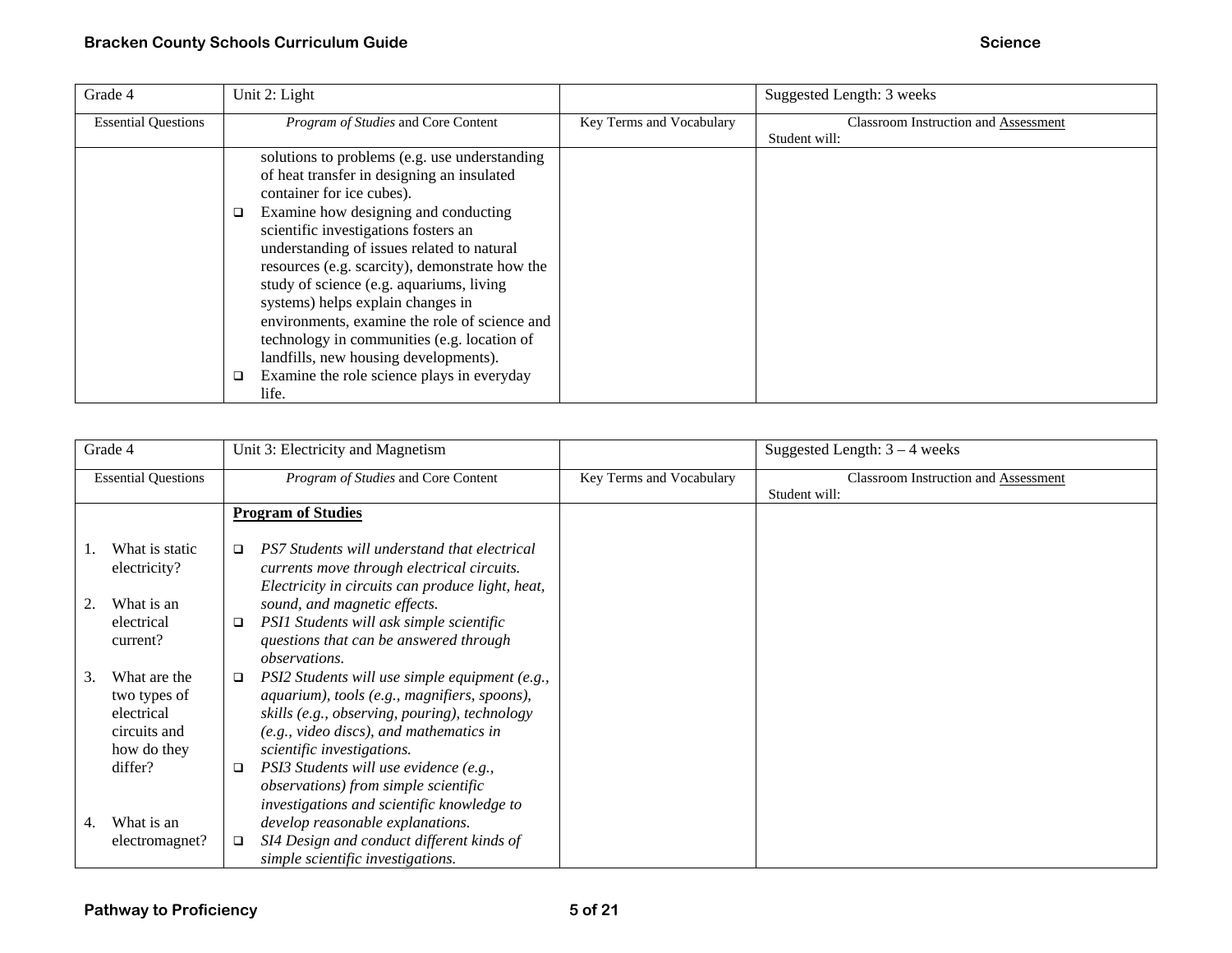| Grade 4                    |                     | Unit 3: Electricity and Magnetism                                                      |                  |                                  |        | Suggested Length: $3 - 4$ weeks                                                                             |
|----------------------------|---------------------|----------------------------------------------------------------------------------------|------------------|----------------------------------|--------|-------------------------------------------------------------------------------------------------------------|
| <b>Essential Questions</b> |                     | Program of Studies and Core Content                                                    |                  | Key Terms and Vocabulary         |        | Classroom Instruction and Assessment                                                                        |
|                            |                     |                                                                                        |                  |                                  |        | Student will:                                                                                               |
|                            | $\Box$              | SI5 Communicate (e.g., graph, write) designs,                                          |                  |                                  |        |                                                                                                             |
|                            |                     | procedures, and results of scientific                                                  |                  |                                  |        |                                                                                                             |
|                            | investigations.     |                                                                                        |                  |                                  |        |                                                                                                             |
|                            | ▫                   | AC1 Students will use science to design<br>simple technological solutions (e.g., paper |                  |                                  |        |                                                                                                             |
|                            |                     | clips, stapler) to problems.                                                           |                  |                                  |        |                                                                                                             |
|                            | □                   | AC2 Students will describe the role of science                                         |                  |                                  |        |                                                                                                             |
|                            |                     | and technology in dealing with local issues                                            |                  |                                  |        |                                                                                                             |
|                            |                     | $(e.g., \textit{landfill location}).$                                                  |                  |                                  |        |                                                                                                             |
|                            | □                   | AC3 Students will examine the role science                                             |                  |                                  |        |                                                                                                             |
|                            |                     | plays in everyday life.                                                                |                  |                                  |        |                                                                                                             |
|                            | <b>Core Content</b> |                                                                                        |                  |                                  |        |                                                                                                             |
|                            |                     |                                                                                        |                  |                                  |        |                                                                                                             |
|                            | □                   | SC-04-4.6.3 Students will evaluate a variety                                           | $\Box$           | Charge                           | $\Box$ | Define static electricity and recognize that electrically                                                   |
|                            |                     | of models/representations of electrical                                                | $\Box$           | Static electricity               |        | charged objects attract or repel each other. DOK 1                                                          |
|                            |                     | circuits (open, closed, series and/or                                                  | $\Box$           | Electric field                   | $\Box$ | Recognize that electricity can be converted to other                                                        |
|                            | parallel) to:       |                                                                                        | □                | Electric current                 |        | forms of energy such as heat, light and motion. DOK 1                                                       |
|                            |                     | $\Box$ make predictions related to changes in<br>the system;                           | $\Box$<br>$\Box$ | Circuit<br>Electric cell         | $\Box$ | Recognize that magnets have two poles, labeled north<br>and south and that like pole repel each other while |
|                            | $\Box$              | compare the properties of conducting                                                   | $\Box$           | Conductor                        |        | unlike poles attract using magnets. DOK 2                                                                   |
|                            |                     | and non-conducting materials.                                                          | $\Box$           | Insulator                        | $\Box$ | Classify objects that attract to magnets and explain the                                                    |
|                            |                     |                                                                                        | $\Box$           | Resistor                         |        | propertied and explain the properties they have in                                                          |
|                            |                     | Electricity in circuits can produce light,                                             | $\Box$           | Series circuit                   |        | common. DOK 3                                                                                               |
|                            |                     | heat and sound. Electrical circuits require                                            | $\Box$           | Parallel circuit                 | $\Box$ | Create static electricity using various objects. DOK 1                                                      |
|                            |                     | a complete conducting path through which                                               | $\Box$           | Magnet                           | $\Box$ | Design and build a series circuit and a parallel circuit.                                                   |
|                            |                     | an electrical current can pass. Analysis of a                                          | $\Box$           | Magnetic pole                    |        | DOK3                                                                                                        |
|                            |                     | variety of circuit models creates an                                                   | $\Box$           | Magnetic field                   | $\Box$ | Design a complete circuit. DOK 3                                                                            |
|                            |                     | opportunity to make predictions about                                                  | $\Box$<br>$\Box$ | Electromagnet<br>Conducting path | $\Box$ | Use a conductor tester to detect if material is a<br>conductor or an insulator. DOK 2                       |
|                            |                     | circuits, as well as to demonstrate an<br>understanding of the concepts of open and    | $\Box$           | Magnetism                        | $\Box$ | Construct a simple electromagnet in order to show all                                                       |
|                            |                     | closed circuits and basic conducting and                                               | $\Box$           | Repel                            |        | electric currents produce magnetic effects. DOK 3                                                           |
|                            |                     | non-conducting materials. DOK 3                                                        |                  |                                  | $\Box$ | Bill Nye Electrical Current Magnetism, Static                                                               |
|                            |                     |                                                                                        |                  |                                  |        | Electricity, All About Electricity, and All About                                                           |
|                            | □                   | Ask simple scientific questions that can be                                            |                  |                                  |        | Magnets. The Magic School Bus-"Getting Energized",                                                          |
|                            |                     | investigated through observations combined                                             |                  |                                  |        | The Magic School Bus- "Gets Charged". DOK 3                                                                 |
|                            |                     | with scientific information.                                                           |                  |                                  |        |                                                                                                             |
|                            | $\Box$              | Use simple equipment in scientific                                                     |                  |                                  |        |                                                                                                             |
|                            |                     | investigations: magnifiers, magnets, use                                               |                  |                                  | □      | CATS - like assessment with an open response on                                                             |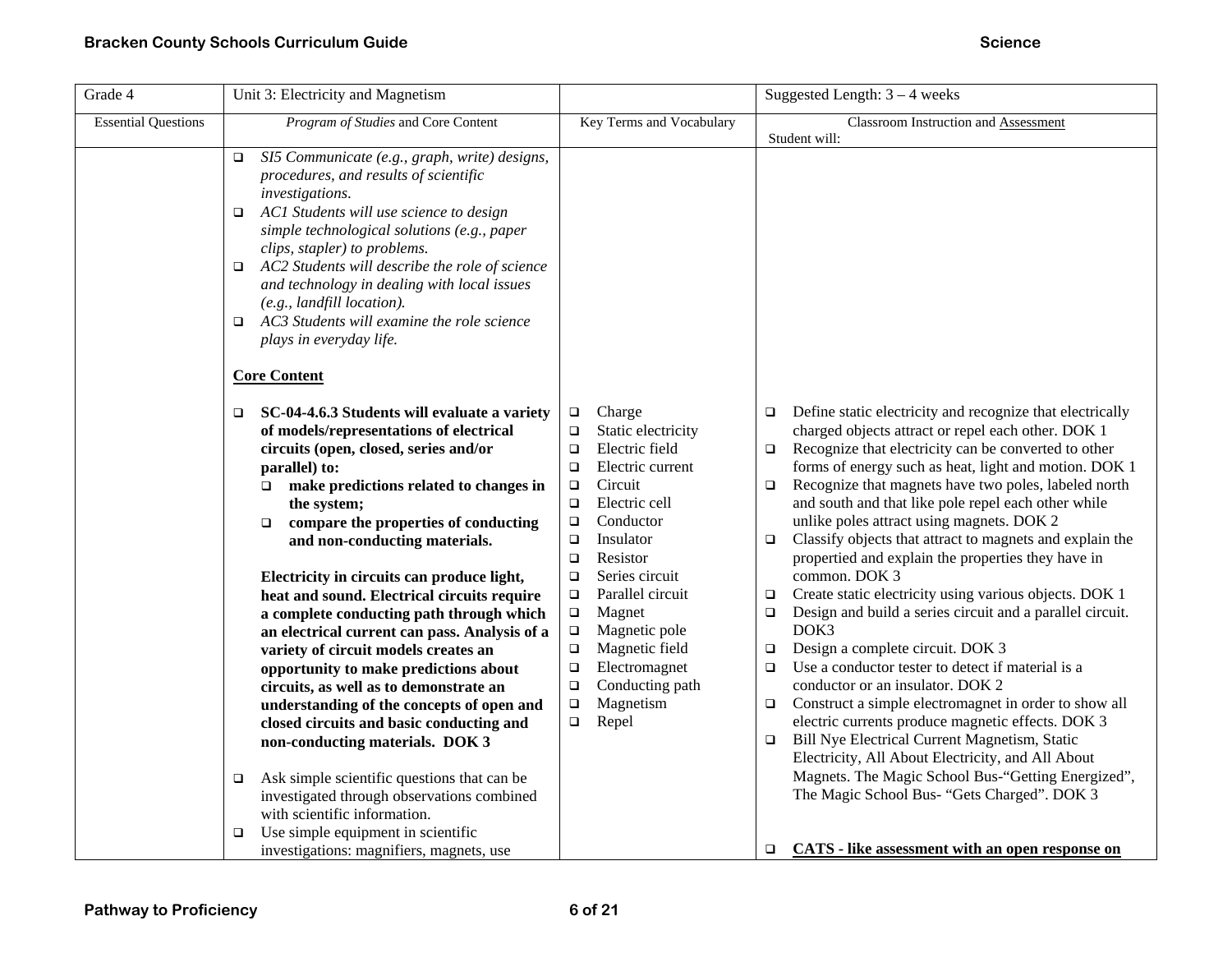| Grade 4                    | Unit 3: Electricity and Magnetism                                                                                                                                                                                                                                                                                                                                                                                                                                                                                                                                                                                                                                                                                                                                                           |                          | Suggested Length: $3 - 4$ weeks                              |
|----------------------------|---------------------------------------------------------------------------------------------------------------------------------------------------------------------------------------------------------------------------------------------------------------------------------------------------------------------------------------------------------------------------------------------------------------------------------------------------------------------------------------------------------------------------------------------------------------------------------------------------------------------------------------------------------------------------------------------------------------------------------------------------------------------------------------------|--------------------------|--------------------------------------------------------------|
| <b>Essential Questions</b> | Program of Studies and Core Content                                                                                                                                                                                                                                                                                                                                                                                                                                                                                                                                                                                                                                                                                                                                                         | Key Terms and Vocabulary | <b>Classroom Instruction and Assessment</b><br>Student will: |
|                            | simple tools in scientific investigations,<br>metric rulers, thermometers, skills in scientific<br>investigations (e.g., classifying, predicting),<br>technology (e.g., electronic media,<br>calculators, www Web).<br>Use evidence (e.g., observations, data) from<br>□<br>simple scientific investigations and scientific<br>knowledge to develop reasonable<br>explanations<br>Design and conduct different kinds of simple<br>□<br>scientific investigations.<br>Communicate (e.g. draw, graph, or write),<br>□<br>findings of procedures, observations, and<br>scientific investigations.<br>Technology (e.g. thermometer, hand lens) is<br>□<br>used to study science, while science provides<br>theories for technology.<br>Examine the role science plays in everyday<br>□<br>life. |                          | closed circuit and magnets.                                  |

| Grade 4 |                            |        | Unit 4: Energy, Heat, and States of Matter     |                          | Suggested Length: $3 - 4$ weeks             |
|---------|----------------------------|--------|------------------------------------------------|--------------------------|---------------------------------------------|
|         | <b>Essential Questions</b> |        | Program of Studies and Core Content            | Key Terms and Vocabulary | <b>Classroom Instruction and Assessment</b> |
|         |                            |        |                                                |                          | Student will:                               |
|         |                            |        | <b>Program of Studies</b>                      |                          |                                             |
|         |                            |        |                                                |                          |                                             |
|         | What are the 3             | $\Box$ | PSI2 Students will use simple equipment (e.g., |                          |                                             |
|         | states of matter?          |        | aquarium), tools (e.g., magnifiers, spoons),   |                          |                                             |
|         |                            |        | skills (e.g., observing, pouring), technology  |                          |                                             |
|         | How can matter             |        | $(e.g., video discs), and mathematics in$      |                          |                                             |
|         | be measured                |        | scientific investigations.                     |                          |                                             |
|         | and compared?              | $\Box$ | PSI3 Students will use evidence (e.g.,         |                          |                                             |
|         |                            |        | <i>observations</i> ) from simple scientific   |                          |                                             |
| 3.      | What are some              |        | investigations and scientific knowledge to     |                          |                                             |
|         | useful                     |        | develop reasonable explanations.               |                          |                                             |
|         |                            |        |                                                |                          |                                             |
|         | properties of              | □      | SI4 Design and conduct different kinds of      |                          |                                             |
|         | matter?                    |        | simple scientific investigations.              |                          |                                             |
|         |                            |        | SI5 Communicate (e.g., graph, write) designs,  |                          |                                             |
| 4.      | What are                   |        |                                                |                          |                                             |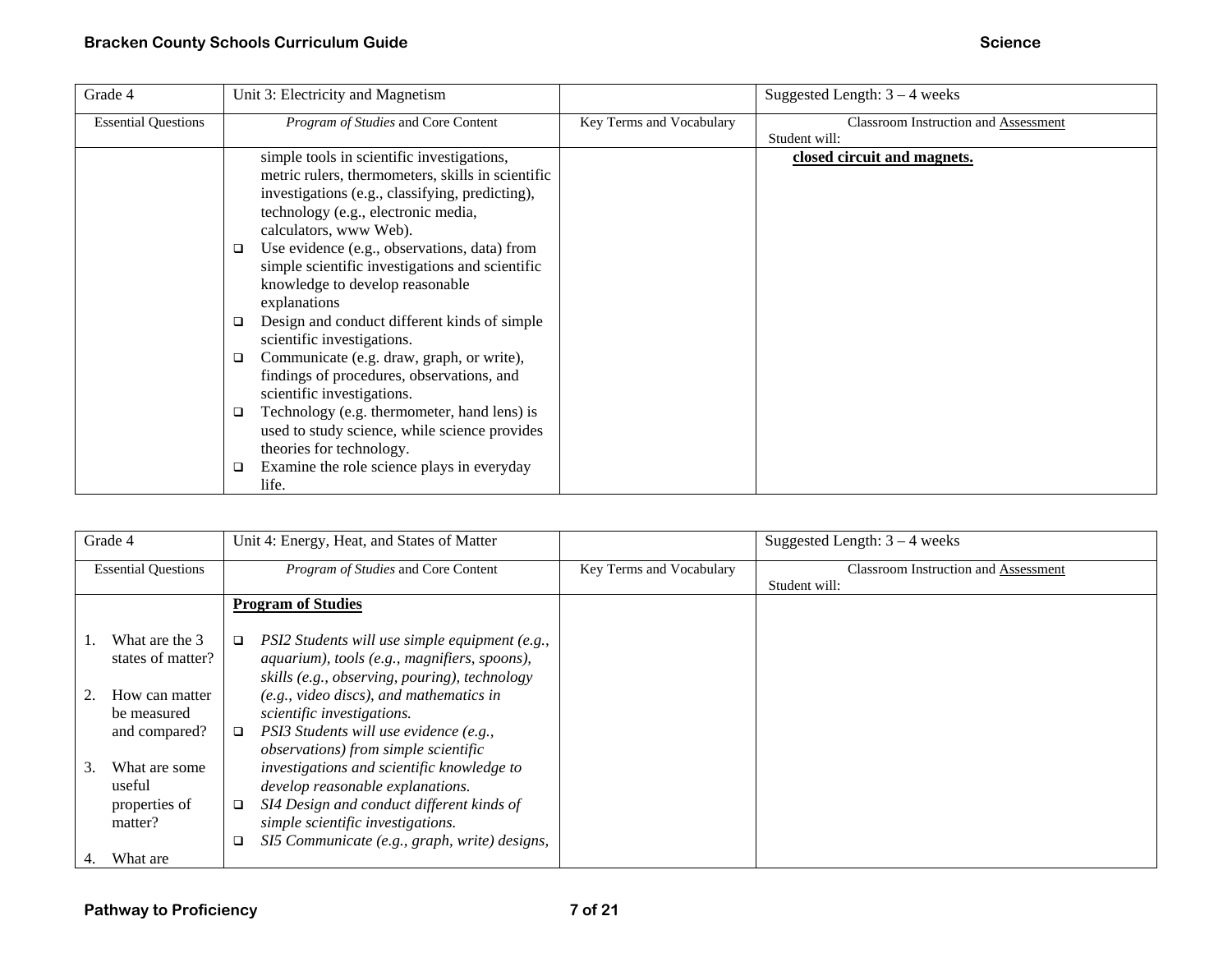| Grade 4                                                                                                                             | Unit 4: Energy, Heat, and States of Matter                                                                                                                                                                                                                                                                                                                                                                          | Suggested Length: $3 - 4$ weeks                      |                                                                                                                                                                              |
|-------------------------------------------------------------------------------------------------------------------------------------|---------------------------------------------------------------------------------------------------------------------------------------------------------------------------------------------------------------------------------------------------------------------------------------------------------------------------------------------------------------------------------------------------------------------|------------------------------------------------------|------------------------------------------------------------------------------------------------------------------------------------------------------------------------------|
| <b>Essential Questions</b>                                                                                                          | Program of Studies and Core Content                                                                                                                                                                                                                                                                                                                                                                                 | Key Terms and Vocabulary                             | Classroom Instruction and Assessment                                                                                                                                         |
| chemical and<br>physical<br>changes?<br>How does heat<br>5.<br>affect matter?<br>How can<br>6.<br>thermal energy<br>be transferred? | procedures, and results of scientific<br>investigations.<br>AC1 Students will use science to design<br>□<br>simple technological solutions (e.g., paper<br>clips, stapler) to problems.<br>AC2 Students will describe the role of science<br>$\Box$<br>and technology in dealing with local issues<br>(e.g., landfill location).<br>AC3 Students will examine the role science<br>$\Box$<br>plays in everyday life. |                                                      | Student will:                                                                                                                                                                |
| How is energy<br>7.<br>used?                                                                                                        | <b>Core Content</b><br>SC-04-1.1.1 Students will explain how<br>□                                                                                                                                                                                                                                                                                                                                                   | Matter<br>$\Box$<br>Mass<br>$\Box$                   | Conclude that matter has 3 forms and recognize heat can<br>$\Box$<br>cause changes in the states of matter and complete an                                                   |
|                                                                                                                                     | matter, including water, can be changed<br>from one state to another.                                                                                                                                                                                                                                                                                                                                               | Solid<br>$\Box$<br>Liquid<br>$\Box$<br>$\Box$<br>Gas | experiment that concludes air takes up space. DOK 3<br>Measure the masses of various items and use numerical<br>$\Box$<br>data to measure, describe and compare the physical |
|                                                                                                                                     | Materials can exist in different states -<br>solid, liquid and gas. Some common                                                                                                                                                                                                                                                                                                                                     | Volume<br>$\Box$<br>$\Box$<br>Density                | properties of matter. DOK 2<br>Identify bouncy as a physical property of matter and<br>$\Box$                                                                                |
|                                                                                                                                     | materials, such as water, can be changed                                                                                                                                                                                                                                                                                                                                                                            | Solution<br>$\Box$                                   | observe what happens to two solid materials placed in                                                                                                                        |
|                                                                                                                                     | from one state to another by heating or                                                                                                                                                                                                                                                                                                                                                                             | Dissolve<br>$\Box$                                   | water by making boats. DOK 2                                                                                                                                                 |
|                                                                                                                                     | cooling. Resulting cause and effect<br>relationships should be explored,                                                                                                                                                                                                                                                                                                                                            | Solubility<br>$\Box$<br>Buoyancy                     | Describe a physical and chemical change by observing<br>$\Box$<br>what happens in a short time to a penny when it is                                                         |
|                                                                                                                                     | described and predicted. DOK 3                                                                                                                                                                                                                                                                                                                                                                                      | $\Box$<br>Physical change<br>$\Box$                  | placed in vinegar and compare it to a penny when it is                                                                                                                       |
|                                                                                                                                     |                                                                                                                                                                                                                                                                                                                                                                                                                     | Chemical change<br>$\Box$                            | held close to vinegar. DOK 2                                                                                                                                                 |
|                                                                                                                                     | SC-04-4.6.5 Students will:<br>$\Box$                                                                                                                                                                                                                                                                                                                                                                                | Chemical reaction<br>$\Box$                          | Make predictions and conclude that vinegar causes<br>$\Box$                                                                                                                  |
|                                                                                                                                     | identify ways that heat can be<br>$\Box$                                                                                                                                                                                                                                                                                                                                                                            | Conduction<br>$\Box$<br>Convection                   | corrosion. DOK 2<br>Compare the time it takes for a metal rod to transfer heat                                                                                               |
|                                                                                                                                     | produced (e.g. burning, rubbing) and<br>properties of materials that conduct                                                                                                                                                                                                                                                                                                                                        | $\Box$<br>$\Box$<br>Radiation                        | $\Box$<br>form one end to the other as compared to a wooden                                                                                                                  |
|                                                                                                                                     | heat better than others;                                                                                                                                                                                                                                                                                                                                                                                            | Cooling<br>$\Box$                                    | stick. DOK 3                                                                                                                                                                 |
|                                                                                                                                     | $\Box$ describe the movement of heat between                                                                                                                                                                                                                                                                                                                                                                        | $\Box$<br>Heating                                    | Create a spiral out of construction paper and compare<br>$\Box$                                                                                                              |
|                                                                                                                                     | objects.                                                                                                                                                                                                                                                                                                                                                                                                            | Solar energy<br>$\Box$                               | the behavior of the spiral over an active and non-active                                                                                                                     |
|                                                                                                                                     |                                                                                                                                                                                                                                                                                                                                                                                                                     | Fuel<br>$\Box$                                       | light bulb. DOK 3                                                                                                                                                            |
|                                                                                                                                     | Heat can be produced in many ways such                                                                                                                                                                                                                                                                                                                                                                              | Temperature<br>$\Box$                                | Construct a solar cooker and use a thermometer to<br>$\Box$                                                                                                                  |
|                                                                                                                                     | as burning or rubbing. Heat moves from a                                                                                                                                                                                                                                                                                                                                                                            | $\Box$<br>Heat<br>Conservation<br>$\Box$             | compare the thermal energy of the cooker in the shade<br>and direct sunlight. After collecting the data, discuss                                                             |
|                                                                                                                                     | warmer object to a cooler one by contact                                                                                                                                                                                                                                                                                                                                                                            |                                                      | how radiation affects the earth's atmosphere. DOK 2                                                                                                                          |
|                                                                                                                                     | (conduction) or at a distance. Some<br>materials absorb and conduct heat better                                                                                                                                                                                                                                                                                                                                     |                                                      | Observe how conduction relates to cooking and explain<br>▫                                                                                                                   |
|                                                                                                                                     | than others. Simple investigations can                                                                                                                                                                                                                                                                                                                                                                              |                                                      | the transfer of energy. DOK 1                                                                                                                                                |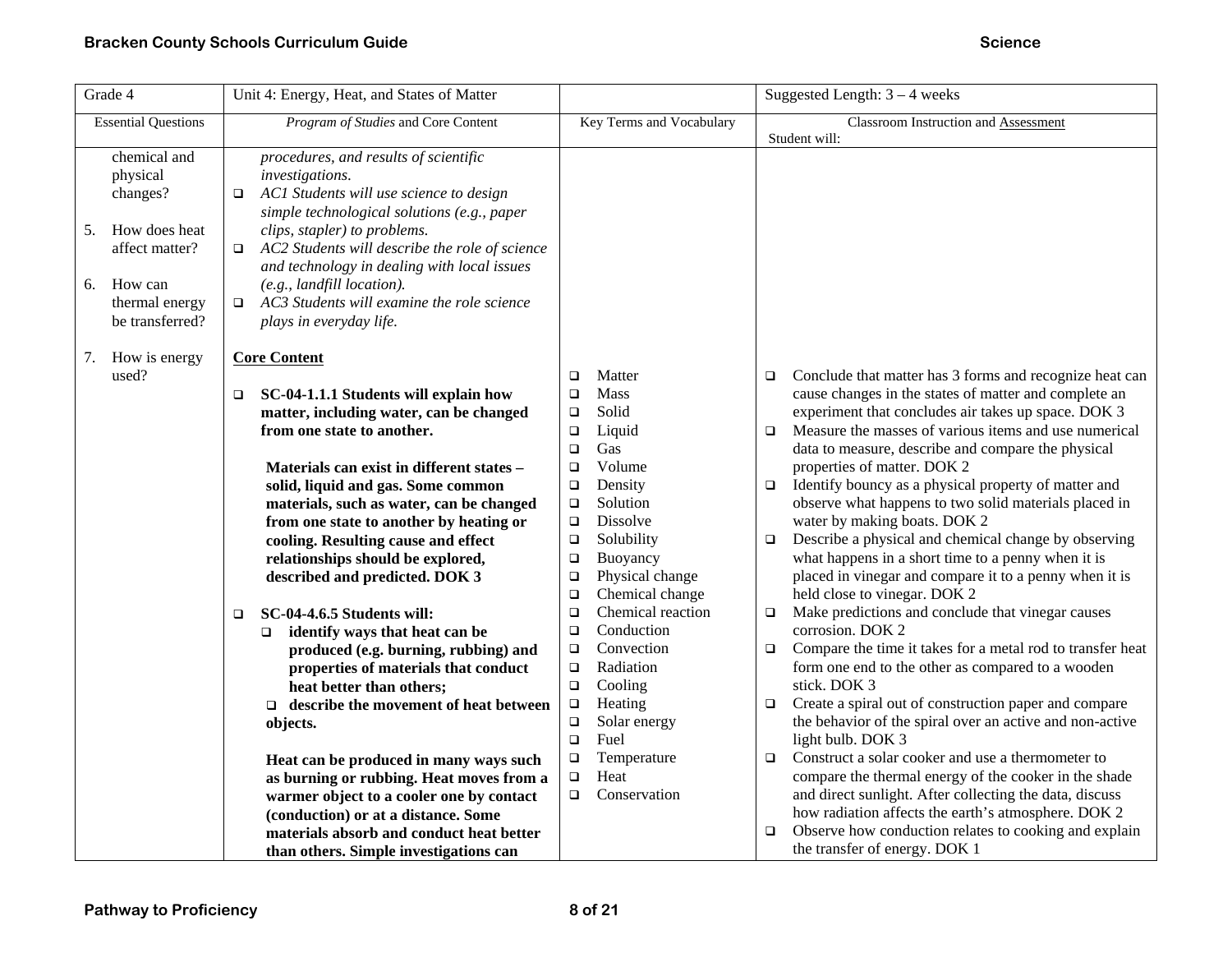| Grade 4                    | Unit 4: Energy, Heat, and States of Matter                                                                                                                                                                                         |                          | Suggested Length: $3 - 4$ weeks                                                                                                                                                                                                               |
|----------------------------|------------------------------------------------------------------------------------------------------------------------------------------------------------------------------------------------------------------------------------|--------------------------|-----------------------------------------------------------------------------------------------------------------------------------------------------------------------------------------------------------------------------------------------|
| <b>Essential Questions</b> | Program of Studies and Core Content                                                                                                                                                                                                | Key Terms and Vocabulary | Classroom Instruction and Assessment<br>Student will:                                                                                                                                                                                         |
|                            | illustrate that metal objects conduct heat<br>better than wooden objects. DOK 2                                                                                                                                                    |                          | Explain how a convection box works using a simple<br>$\Box$<br>diagram. DOK 2                                                                                                                                                                 |
|                            | Ask simple scientific questions that can be<br>□<br>investigated through observations combined<br>with scientific information.                                                                                                     |                          | Recognize that thermal energy is the motion of particles<br>$\Box$<br>of matter by measuring changes in a balloon as it is<br>heated and infer what causes the change. DOK 1<br>Explain that adding or removing heat from substance<br>$\Box$ |
|                            | Use simple equipment in scientific<br>$\Box$<br>investigations: magnifiers, magnets, use                                                                                                                                           |                          | can change its state of matter and recognize that thermal<br>energy can be transferred. DOK 2                                                                                                                                                 |
|                            | simple tools in scientific investigations,<br>metric rulers, thermometers, skills in scientific                                                                                                                                    |                          | Explain that energy can come from the sun and identify<br>$\Box$<br>ways to produce and use thermal energy. DOK 2                                                                                                                             |
|                            | investigations (e.g., classifying, predicting),<br>technology (e.g., electronic media,<br>calculators, www Web).                                                                                                                   |                          | <b>CATS</b> - like unit test (multiple choice and open<br>$\Box$<br>responses). DOK 3                                                                                                                                                         |
|                            | Use evidence (e.g., observations, data) from<br>$\Box$<br>simple scientific investigations and scientific<br>knowledge to develop reasonable<br>explanations                                                                       |                          | <b>CATS</b> - like assessment with an open response on the<br>$\Box$<br>transfer of heat. DOK 3                                                                                                                                               |
|                            | Design and conduct different kinds of simple<br>O.<br>scientific investigations.                                                                                                                                                   |                          | Open Response questions on matter and energy.<br>$\Box$<br>DOK <sub>3</sub>                                                                                                                                                                   |
|                            | Communicate (e.g. draw, graph, or write),<br>$\Box$<br>findings of procedures, observations, and<br>scientific investigations.                                                                                                     |                          |                                                                                                                                                                                                                                               |
|                            | Technology (e.g. thermometer, hand lens) is<br>□<br>used to study science, while science provides<br>theories for technology.                                                                                                      |                          |                                                                                                                                                                                                                                               |
|                            | Science is used to design simple technological<br>$\Box$<br>solutions to problems (e.g. use understanding<br>of heat transfer in designing an insulated<br>container for ice cubes).                                               |                          |                                                                                                                                                                                                                                               |
|                            | Examine how designing and conducting<br>□<br>scientific investigations fosters an<br>understanding of issues related to natural<br>resources (e.g. scarcity), demonstrate how the<br>study of science (e.g. aquariums, living      |                          |                                                                                                                                                                                                                                               |
|                            | systems) helps explain changes in<br>environments, examine the role of science and<br>technology in communities (e.g. location of<br>landfills, new housing developments).<br>Examine the role science plays in everyday<br>$\Box$ |                          |                                                                                                                                                                                                                                               |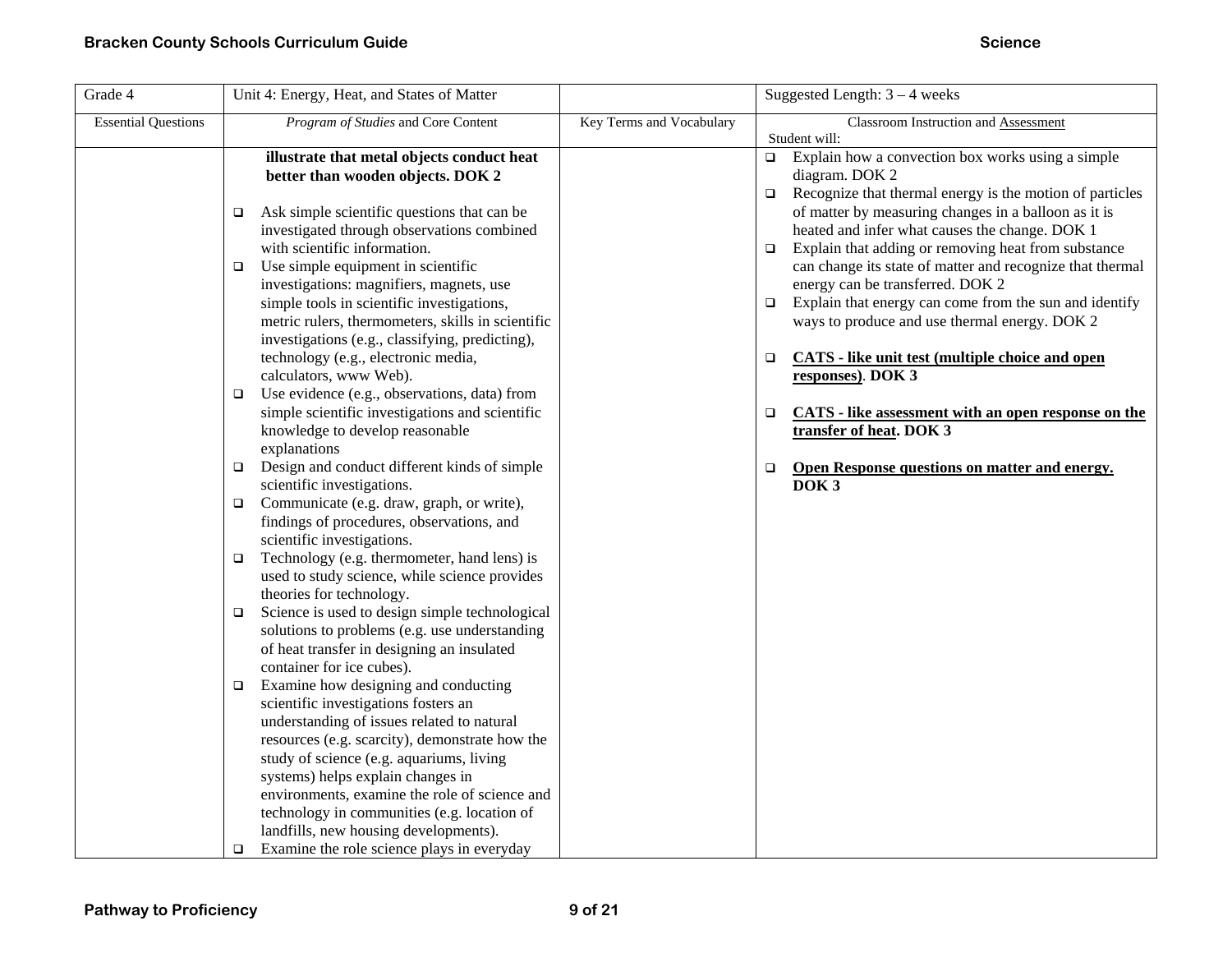| Grade 4                    | Unit 4: Energy, Heat, and States of Matter |                          | Suggested Length: $3 - 4$ weeks                       |
|----------------------------|--------------------------------------------|--------------------------|-------------------------------------------------------|
| <b>Essential Questions</b> | <i>Program of Studies</i> and Core Content | Key Terms and Vocabulary | Classroom Instruction and Assessment<br>Student will: |
|                            | life.                                      |                          |                                                       |

| Grade 4                    |                                                        | Unit 5: Weather                                                                                                                                                                                                                                                                                                                                                                                                                                                                                                                                                                                                                                                                          |                          | Suggested Length: $3 - 4$ weeks                              |
|----------------------------|--------------------------------------------------------|------------------------------------------------------------------------------------------------------------------------------------------------------------------------------------------------------------------------------------------------------------------------------------------------------------------------------------------------------------------------------------------------------------------------------------------------------------------------------------------------------------------------------------------------------------------------------------------------------------------------------------------------------------------------------------------|--------------------------|--------------------------------------------------------------|
| <b>Essential Questions</b> |                                                        | Program of Studies and Core Content                                                                                                                                                                                                                                                                                                                                                                                                                                                                                                                                                                                                                                                      | Key Terms and Vocabulary | <b>Classroom Instruction and Assessment</b><br>Student will: |
|                            |                                                        | <b>Program of Studies</b>                                                                                                                                                                                                                                                                                                                                                                                                                                                                                                                                                                                                                                                                |                          |                                                              |
| 1.                         | What makes up<br>the Earth's<br>atmosphere?            | ESS7 Students will understand that weather<br>$\Box$<br>changes from day to day and over the<br>seasons. Weather can be described by<br>observing and measuring temperature, wind                                                                                                                                                                                                                                                                                                                                                                                                                                                                                                        |                          |                                                              |
| 2.                         | How do air<br>masses affect<br>weather?                | direction and speed, and precipitation.<br>PSI1 Students will ask simple scientific<br>$\Box$<br>questions that can be answered through<br>observations.                                                                                                                                                                                                                                                                                                                                                                                                                                                                                                                                 |                          |                                                              |
| 3.                         | How is weather<br>predicted?                           | PSI2 Students will use simple equipment (e.g.,<br>$\Box$<br>aquarium), tools (e.g., magnifiers, spoons),<br>skills (e.g., observing, pouring), technology<br>$(e.g., video discs), and mathematics in$                                                                                                                                                                                                                                                                                                                                                                                                                                                                                   |                          |                                                              |
| 4.                         | What<br>instruments are<br>used to predict<br>weather? | scientific invention.<br>PSI3 Students will use evidence (e.g.,<br>▫<br>observations) from simple scientific<br>investigations and scientific knowledge to<br>develop reasonable explanations<br>SI4 Design and conduct different kinds of<br>□<br>simple scientific investigations.<br>SI5 Communicate (e.g., graph, write) designs,<br>$\Box$<br>procedures, and results of scientific<br>investigations.<br>AC1 Students will use science to design<br>$\Box$<br>simple technological solutions (e.g., paper<br>clips, stapler) to problems.<br>AC2 Students will describe the role of science<br>$\Box$<br>and technology in dealing with local issues<br>(e.g., landfill location). |                          |                                                              |
|                            |                                                        | AC3 Students will examine the role science<br>□<br>plays in everyday life.                                                                                                                                                                                                                                                                                                                                                                                                                                                                                                                                                                                                               |                          |                                                              |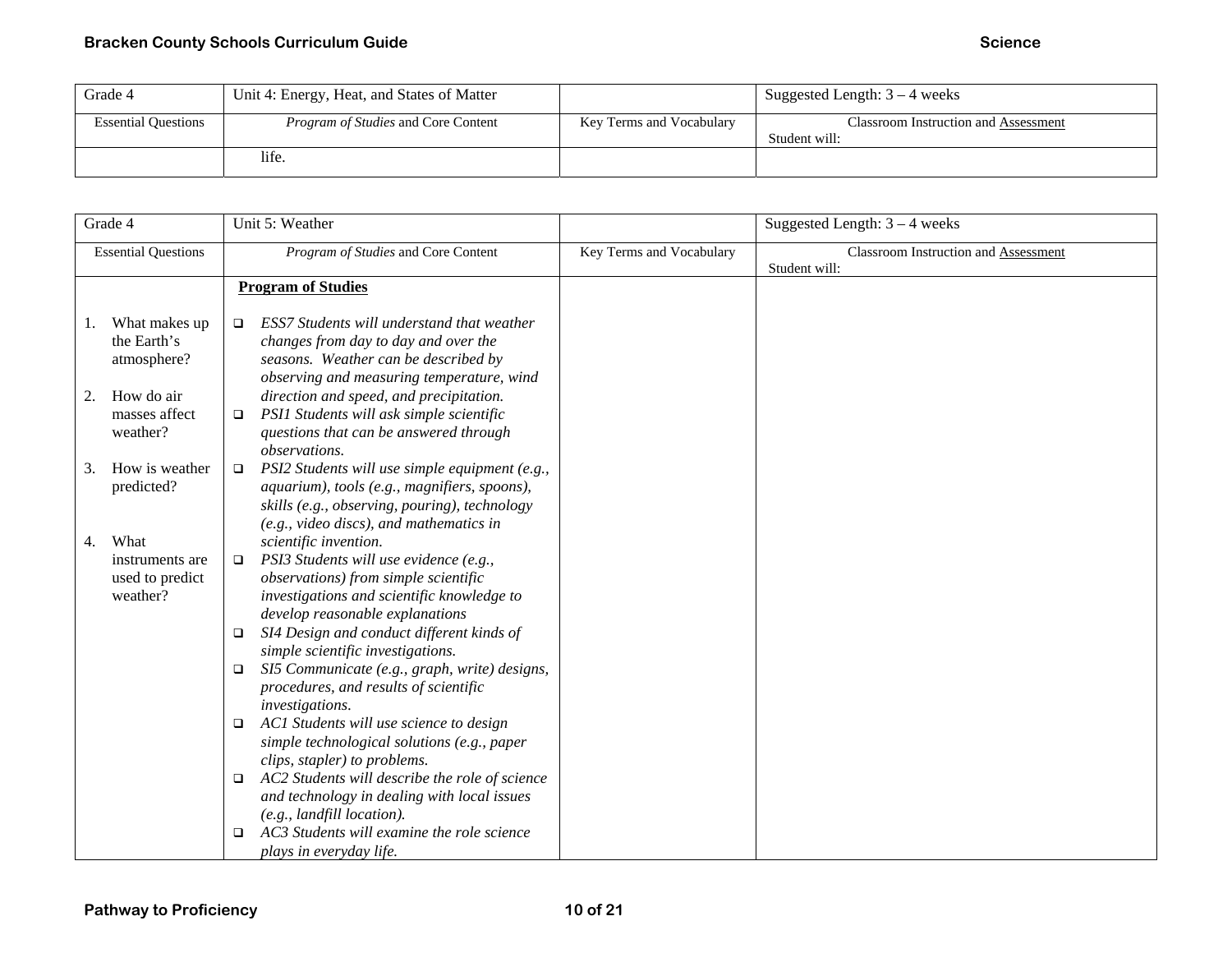| Grade 4                    | Unit 5: Weather                                                                                                                                                                                                                                                                                                                                                                                                                                                                                                  |                                                                                                                                                                                                                                                                                                                                | Suggested Length: $3 - 4$ weeks                                                                                                                                                                                                                                                                                                                                                                                                                                                                                                                                                                                                                                                                         |
|----------------------------|------------------------------------------------------------------------------------------------------------------------------------------------------------------------------------------------------------------------------------------------------------------------------------------------------------------------------------------------------------------------------------------------------------------------------------------------------------------------------------------------------------------|--------------------------------------------------------------------------------------------------------------------------------------------------------------------------------------------------------------------------------------------------------------------------------------------------------------------------------|---------------------------------------------------------------------------------------------------------------------------------------------------------------------------------------------------------------------------------------------------------------------------------------------------------------------------------------------------------------------------------------------------------------------------------------------------------------------------------------------------------------------------------------------------------------------------------------------------------------------------------------------------------------------------------------------------------|
| <b>Essential Questions</b> | Program of Studies and Core Content                                                                                                                                                                                                                                                                                                                                                                                                                                                                              | Key Terms and Vocabulary                                                                                                                                                                                                                                                                                                       | Classroom Instruction and Assessment<br>Student will:                                                                                                                                                                                                                                                                                                                                                                                                                                                                                                                                                                                                                                                   |
|                            | <b>Core Content</b>                                                                                                                                                                                                                                                                                                                                                                                                                                                                                              |                                                                                                                                                                                                                                                                                                                                |                                                                                                                                                                                                                                                                                                                                                                                                                                                                                                                                                                                                                                                                                                         |
|                            | SC-04-1.1.1 Students will explain how<br>$\Box$<br>matter, including water, can be changed<br>from one state to another.<br>Materials can exist in different states -<br>solid, liquid and gas. Some common<br>materials, such as water, can be changed<br>from one state to another by heating or<br>cooling. Resulting cause and effect<br>relationships should be explored, described<br>and predicted. DOK 3                                                                                                 | Water cycle<br>$\Box$<br>Cycle<br>$\Box$<br>States of matter<br>$\Box$<br>Solid<br>$\Box$<br>Liquid<br>$\Box$<br>Gas<br>$\Box$<br>Precipitation<br>$\Box$<br>Evaporation<br>$\Box$<br>Condensation<br>$\Box$<br>Atmosphere<br>$\Box$                                                                                           | Explain how the water cycle can happen in a closed<br>$\Box$<br>living system and in a bottle. (Open response) DOK 2<br>Describe the composition of Earth's atmosphere. DOK1<br>$\Box$<br>Compare and contrast the layers of the atmosphere.<br>$\Box$<br>Design an illustration, which identifies and explains the<br>layers of the atmosphere. DOK 2<br>Observe and infer how air takes up space by placing a<br>$\Box$<br>cup with a paper towel stuffed inside it and place it in a<br>bowl full of water and observe what happens. DOK 1                                                                                                                                                           |
|                            | SC-04-2.3.3 Students will make<br>□<br>generalizations and/or predictions about<br>weather changes from day to day and over<br>seasons based on weather data.<br>Weather changes from day to day and over<br>seasons. Weather can be described by<br>observations and measurable quantities<br>such as temperature, wind direction, wind<br>speed and precipitation. Data can be<br>displayed and used to make predictions.<br>DOK <sub>3</sub>                                                                  | Technology<br>$\Box$<br>Wind direction<br>$\Box$<br>Speed direction<br>$\Box$<br>$\Box$<br>Data<br>$\Box$<br>Front<br>Anemometer<br>$\Box$<br>Air pressure<br>$\Box$<br>Greenhouse effect<br>$\Box$<br>$\Box$<br><b>Barometer</b><br>Troposphere<br>$\Box$<br>Air mass<br>$\Box$<br>Humidity<br>$\Box$<br>Hygrometer<br>$\Box$ | Read a barometer and thermometer. DOK 1<br>$\Box$<br>Observe a ruler move when a balloon suspended from it<br>$\Box$<br>is popped, and infer from this that even though air can't<br>be seen, it has mass. DOK 1<br>Create a hypothesis about how fast the wind is blowing<br>$\Box$<br>using observations and the chart on D-11of your Science<br>book. Construct a windsock, using construction and<br>tissue paper, to test your hypothesis and the speed of<br>wind. DOK 2<br>Construct barometers to measure changes in air pressure<br>$\Box$<br>using glass bottle balloon, bowls, and water. Through<br>observation, students will gain an understanding of air<br>masses and convection. DOK 2 |
|                            | Ask simple scientific questions that can be<br>$\Box$<br>investigated through observations combined<br>with scientific information.<br>Use simple equipment in scientific<br>$\Box$<br>investigations: magnifiers, magnets, use<br>simple tools in scientific investigations,<br>metric rulers, thermometers, skills in scientific<br>investigations (e.g., classifying, predicting),<br>technology (e.g., electronic media,<br>calculators, www Web).<br>Use evidence (e.g., observations, data) from<br>$\Box$ |                                                                                                                                                                                                                                                                                                                                | Web quest http://www.mrspeimann.homestead.com<br>$\Box$<br><b>CATS</b> -like Test Weather Open Response Weather<br>$\Box$<br>Map                                                                                                                                                                                                                                                                                                                                                                                                                                                                                                                                                                        |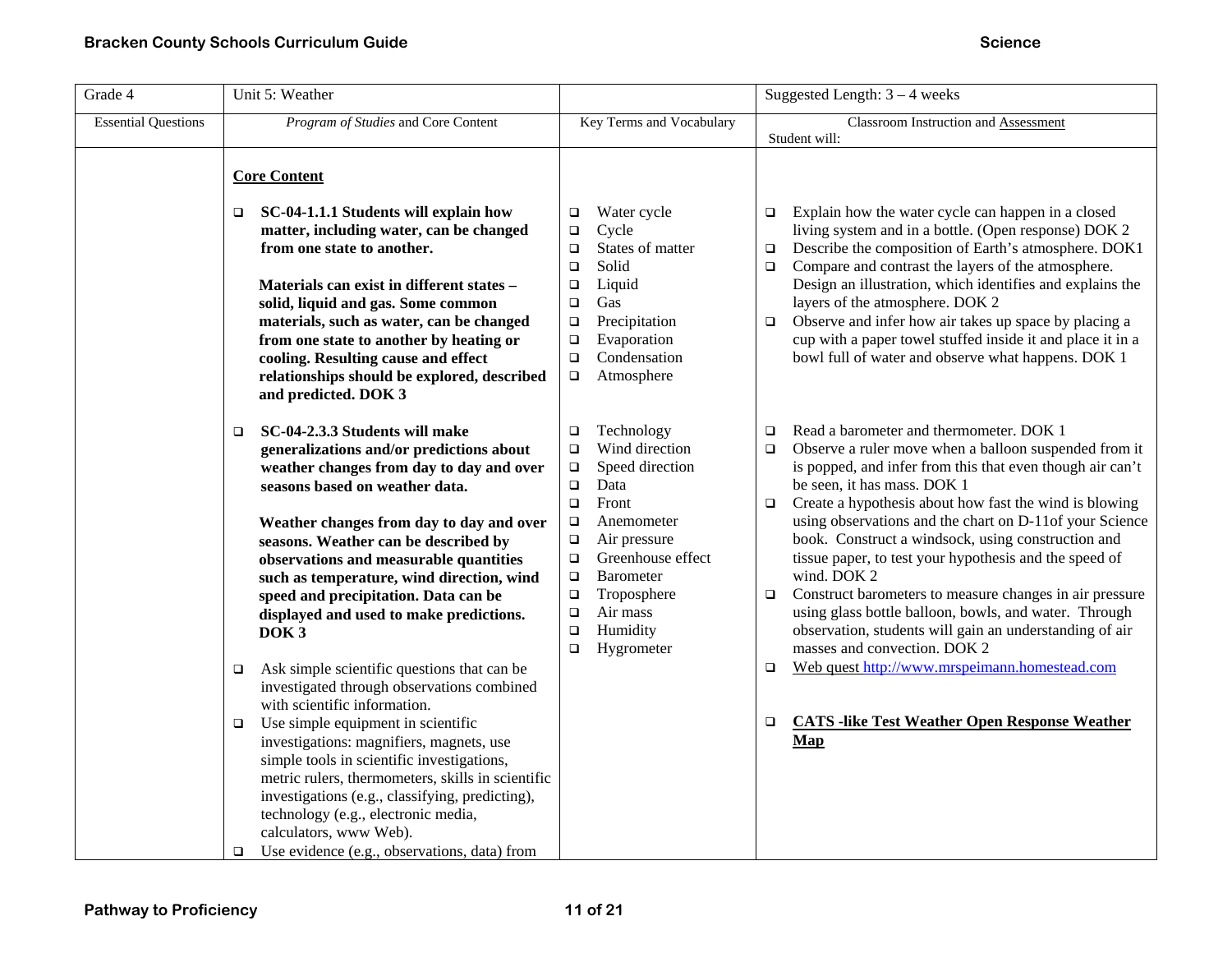| Grade 4                    | Unit 5: Weather                                                                                                                                                                                                                                                                                                                                                                                                                                                                                                                                                                                                                                                                                                                                                                                                                                                                                                                                                                                                                                                           |                          | Suggested Length: $3 - 4$ weeks      |
|----------------------------|---------------------------------------------------------------------------------------------------------------------------------------------------------------------------------------------------------------------------------------------------------------------------------------------------------------------------------------------------------------------------------------------------------------------------------------------------------------------------------------------------------------------------------------------------------------------------------------------------------------------------------------------------------------------------------------------------------------------------------------------------------------------------------------------------------------------------------------------------------------------------------------------------------------------------------------------------------------------------------------------------------------------------------------------------------------------------|--------------------------|--------------------------------------|
| <b>Essential Questions</b> | Program of Studies and Core Content                                                                                                                                                                                                                                                                                                                                                                                                                                                                                                                                                                                                                                                                                                                                                                                                                                                                                                                                                                                                                                       | Key Terms and Vocabulary | Classroom Instruction and Assessment |
|                            | simple scientific investigations and scientific<br>knowledge to develop reasonable<br>explanations<br>Design and conduct different kinds of simple<br>$\Box$<br>scientific investigations.<br>Communicate (e.g. draw, graph, or write),<br>$\Box$<br>findings of procedures, observations, and<br>scientific investigations.<br>Distinguish between natural objects and<br>$\Box$<br>objects made by humans and examine the<br>interaction between science and technology.<br>Technology (e.g. thermometer, hand lens) is<br>❏<br>used to study science, while science provides<br>theories for technology.<br>Science is used to design simple technological<br>$\Box$<br>solutions to problems (e.g. use understanding<br>of heat transfer in designing an insulated<br>container for ice cubes).<br>Examine how designing and conducting<br>□<br>scientific investigations fosters an<br>understanding of issues related to natural<br>resources (e.g. scarcity), demonstrate how the<br>study of science (e.g. aquariums, living<br>systems) helps explain changes in |                          | Student will:                        |
|                            | environments, examine the role of science and<br>technology in communities (e.g. location of<br>landfills, new housing developments).<br>Examine the role science plays in everyday<br>$\Box$                                                                                                                                                                                                                                                                                                                                                                                                                                                                                                                                                                                                                                                                                                                                                                                                                                                                             |                          |                                      |
|                            | life.                                                                                                                                                                                                                                                                                                                                                                                                                                                                                                                                                                                                                                                                                                                                                                                                                                                                                                                                                                                                                                                                     |                          |                                      |

| Grade 4                    | Unit 6: Motion & Simple Machines                                                               |                          | Suggested Length: 6 weeks                   |
|----------------------------|------------------------------------------------------------------------------------------------|--------------------------|---------------------------------------------|
| <b>Essential Questions</b> | <i>Program of Studies</i> and Core Content                                                     | Key Terms and Vocabulary | <b>Classroom Instruction and Assessment</b> |
|                            |                                                                                                |                          | Student will:                               |
|                            | <b>Program of Studies</b>                                                                      |                          |                                             |
| What is<br>motion?         | PSI2 Students will use simple equipment (e.g.,<br>aquarium), tools (e.g., magnifiers, spoons), |                          |                                             |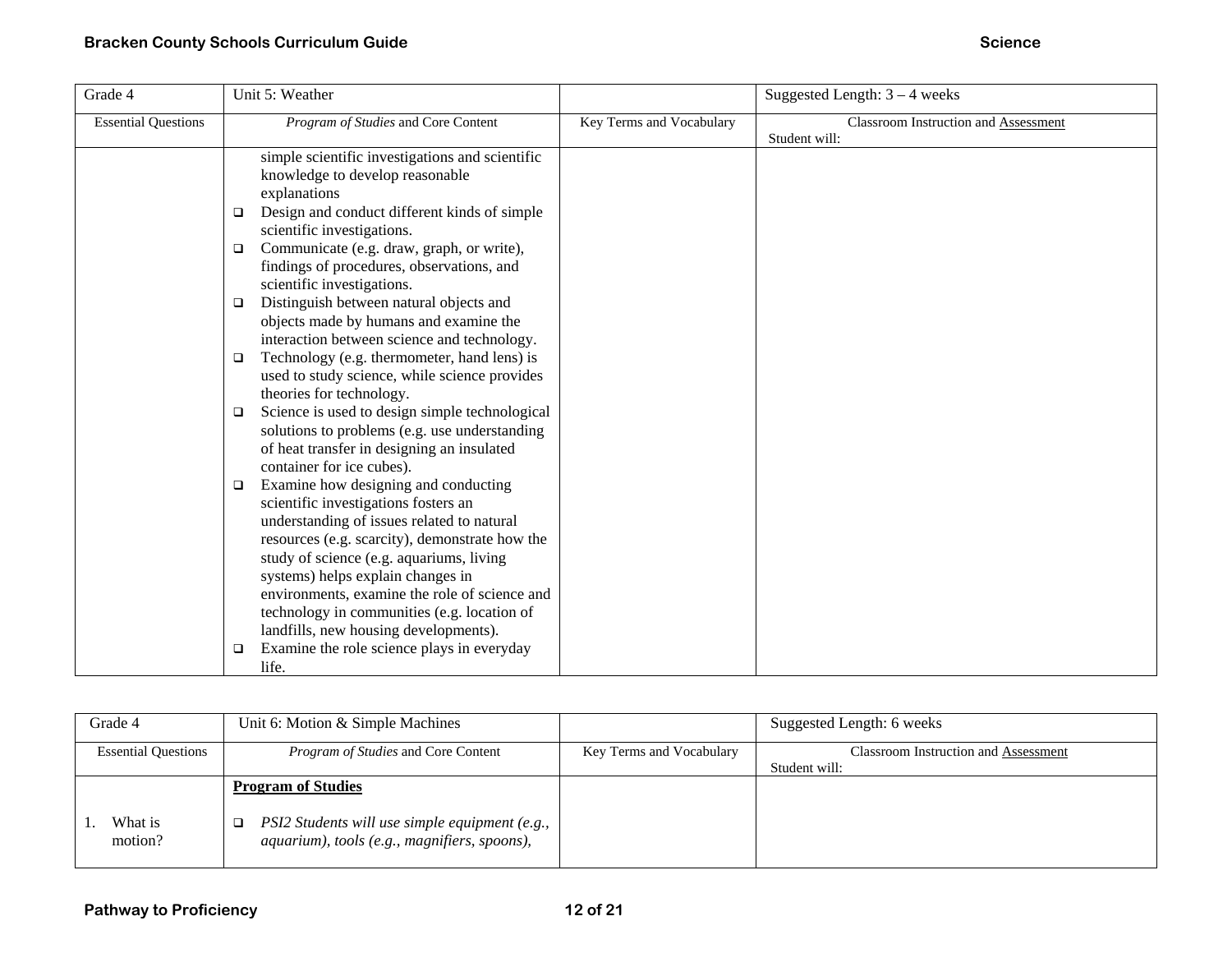| Grade 4                                                                                                                                           | Unit 6: Motion & Simple Machines                                                                                                                                                                                                                                                                                                                                                                                                                                                                                                                                                                                                                                                                                                                                                                                                                                                 |                                                                                                                                                                                                                                                                                                                                                                                      | Suggested Length: 6 weeks                                                                                                                                                                                                                                                                                                                                                                                                                                                                                                                                                                                                                                                                                                                                                                                                                                                                                          |
|---------------------------------------------------------------------------------------------------------------------------------------------------|----------------------------------------------------------------------------------------------------------------------------------------------------------------------------------------------------------------------------------------------------------------------------------------------------------------------------------------------------------------------------------------------------------------------------------------------------------------------------------------------------------------------------------------------------------------------------------------------------------------------------------------------------------------------------------------------------------------------------------------------------------------------------------------------------------------------------------------------------------------------------------|--------------------------------------------------------------------------------------------------------------------------------------------------------------------------------------------------------------------------------------------------------------------------------------------------------------------------------------------------------------------------------------|--------------------------------------------------------------------------------------------------------------------------------------------------------------------------------------------------------------------------------------------------------------------------------------------------------------------------------------------------------------------------------------------------------------------------------------------------------------------------------------------------------------------------------------------------------------------------------------------------------------------------------------------------------------------------------------------------------------------------------------------------------------------------------------------------------------------------------------------------------------------------------------------------------------------|
| <b>Essential Questions</b>                                                                                                                        | Program of Studies and Core Content                                                                                                                                                                                                                                                                                                                                                                                                                                                                                                                                                                                                                                                                                                                                                                                                                                              | Key Terms and Vocabulary                                                                                                                                                                                                                                                                                                                                                             | Classroom Instruction and Assessment                                                                                                                                                                                                                                                                                                                                                                                                                                                                                                                                                                                                                                                                                                                                                                                                                                                                               |
| What effects do<br>2.<br>forces have on<br>objects?<br>What are forces<br>3.<br>in nature?<br>How do simple<br>4.<br>machines help<br>us do work? | skills (e.g., observing, pouring), technology<br>$(e.g., video discs), and mathematics in$<br>scientific investigations.<br>PSI3 Students will use evidence (e.g.,<br>o.<br>observations) from simple scientific<br>investigations and scientific knowledge to<br>develop reasonable explanations.<br>SI4 Design and conduct different kinds of<br>$\Box$<br>simple scientific investigations.<br>SI5 Communicate (e.g., graph, write) designs,<br>o.<br>procedures, and results of scientific<br>investigations.<br>$\Box$ AC1 Students will use science to design<br>simple technological solutions (e.g., paper<br>clips, stapler) to problems.<br>AC2 Students will describe the role of science<br>□<br>and technology in dealing with local issues<br>$(e.g., \textit{landfill location}).$<br>AC3 Students will examine the role science<br>o.<br>plays in everyday life. |                                                                                                                                                                                                                                                                                                                                                                                      | Student will:                                                                                                                                                                                                                                                                                                                                                                                                                                                                                                                                                                                                                                                                                                                                                                                                                                                                                                      |
|                                                                                                                                                   | <b>Core Content</b><br>SC-04-1.2.1 Students will interpret or<br>o.<br>represent data related to an object's<br>straight-line motion in order to make<br>inferences and predictions of changes in<br>position and/or time.<br>An object's motion can be described by<br>measuring its change in position over time<br>such as rolling different objects (e.g.,<br>spheres, toy cars) down a ramp. Collecting<br>and representing data related to an object's<br>motion provides the opportunity to make<br>comparisons and draw conclusions. DOK 3<br>SC-04-1.2.2 Students will infer causes and<br>$\Box$<br>effects of pushes and pulls (forces) on                                                                                                                                                                                                                            | Position<br>$\Box$<br>Frame of reference<br>$\Box$<br>Relative motion<br>$\Box$<br>Speed<br>$\Box$<br>Gravity<br>$\Box$<br>Weight<br>$\Box$<br>$\Box$<br>Friction<br>Acceleration<br>$\Box$<br>Motion<br>$\Box$<br>$\Box$<br>Push<br>Pull<br>$\Box$<br>Newton's Law<br>$\Box$<br>Force<br>$\Box$<br>Pressure<br>$\Box$<br>$\Box$<br>Momentum<br>Work<br>$\Box$<br>$\Box$<br>Movement | Identify ways to describe motion and define frame of<br>$\Box$<br>reference by writing directions to get from a place you<br>have chosen in your school. DOK 3<br>Define force, demonstrate how forces are added and<br>$\Box$<br>subtracted, and measure forces using a spring scales.<br>DOK <sub>2</sub><br>Recognize the relationships between gravity and<br>$\Box$<br>weights by using different amounts of force to move the<br>same object over different surfaces. DOK 3<br>Identify and describe parts of a lever and observe and<br>$\Box$<br>measure what happens using a lever. DOK 2<br>Identify and describe the parts of a wheel and axle.<br>$\Box$<br>DOK <sub>2</sub><br>Identify and describe the parts of the pulley and the<br>$\Box$<br>different types of pulleys by investigating how pulleys<br>can move objects. DOK 2<br>Describe how an inclined plan makes work easier and<br>$\Box$ |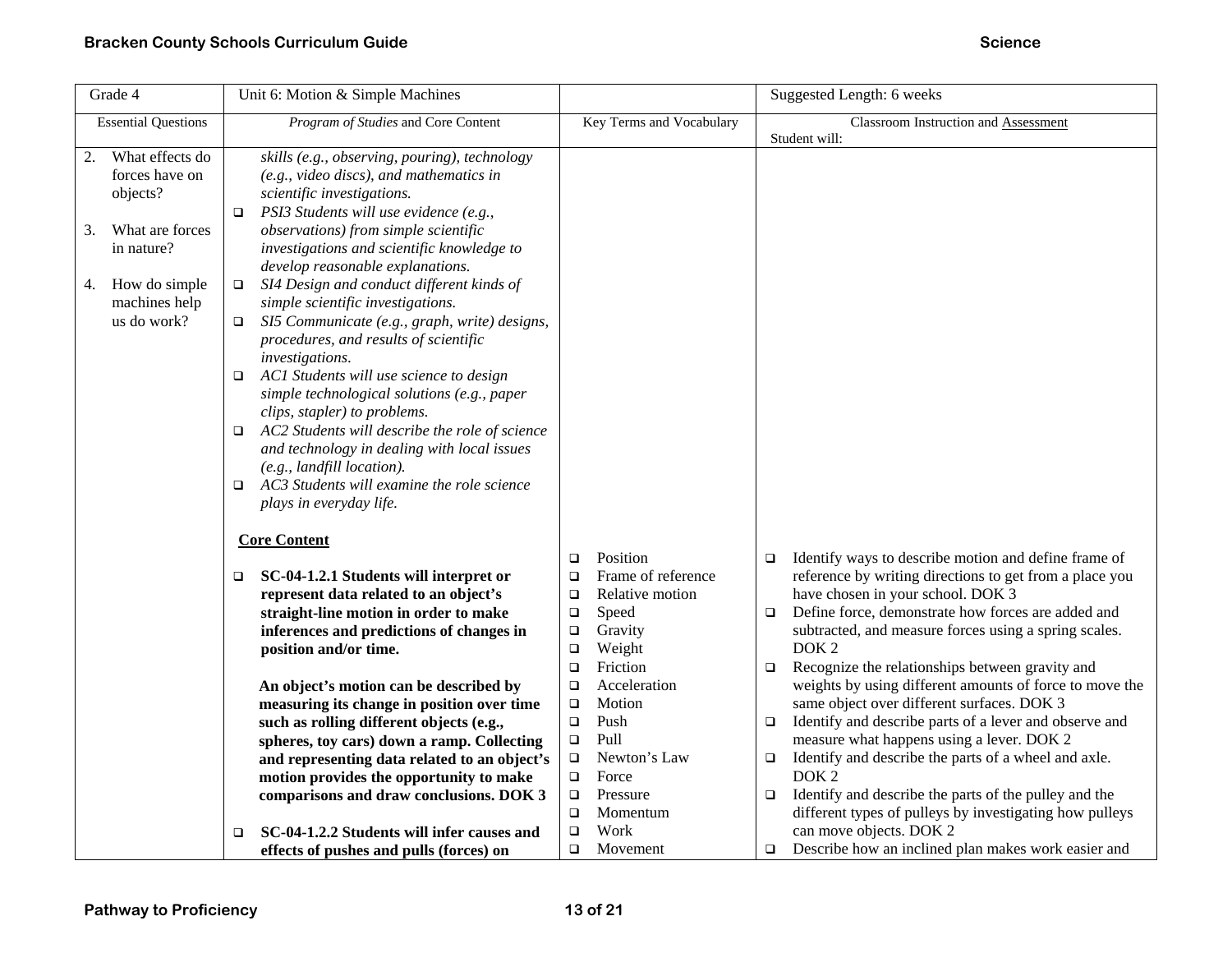| Grade 4                    | Unit 6: Motion & Simple Machines                |        |                          |        | Suggested Length: 6 weeks                             |
|----------------------------|-------------------------------------------------|--------|--------------------------|--------|-------------------------------------------------------|
| <b>Essential Questions</b> | Program of Studies and Core Content             |        | Key Terms and Vocabulary |        | <b>Classroom Instruction and Assessment</b>           |
|                            |                                                 |        |                          |        | Student will:                                         |
|                            | objects based on representations or             | □      | <b>Mass</b>              |        | identify the relationship between screws, wedges, and |
|                            | interpretations of straight-line                |        | Cause                    |        | inclined planes. DOK 3                                |
|                            | movement/motion in charts, graphs, and          | ❏      | Effect                   | $\Box$ | Explain how simple machines help us do work. DOK 2    |
|                            | qualitative comparisons.                        | ❏      | Simple machines          |        |                                                       |
|                            |                                                 | ❏      | Lever                    | □      | <b>CATS</b> like assessment with an open response on  |
|                            | The position and motion of objects can be       | ❏      | Pulley                   |        | motion.                                               |
|                            | changed by pushing or pulling. The amount       | $\Box$ | Ramp                     |        |                                                       |
|                            | of change is related to the force (defined as   | □      | Inclined plane           |        |                                                       |
|                            | the strength of the push or pull) and the       |        | Wheel                    |        |                                                       |
|                            | mass of the object(s) used. The force with      | ❏      | Axle                     |        |                                                       |
|                            | which a ball is hit illustrates this principle. | □      | Fulcrum                  |        |                                                       |
|                            | Cause and effect relationships, along with      | ❏      | Resistance               |        |                                                       |
|                            | predicted consequences related to the           | ❏      | Effort                   |        |                                                       |
|                            | strength of pushes and pulls (force) on an      |        | Screw                    |        |                                                       |
|                            | object's position and motion should be          | ❏      | Wedge                    |        |                                                       |
|                            | explored and qualitatively compared. DOK        |        |                          |        |                                                       |
|                            | 3                                               |        |                          |        |                                                       |

| Grade 4                    |                                         | Unit 7: Earth Science & Space Science                                                                                                                               |                          | Suggested Length: 6 weeks                                    |
|----------------------------|-----------------------------------------|---------------------------------------------------------------------------------------------------------------------------------------------------------------------|--------------------------|--------------------------------------------------------------|
| <b>Essential Questions</b> |                                         | Program of Studies and Core Content                                                                                                                                 | Key Terms and Vocabulary | <b>Classroom Instruction and Assessment</b><br>Student will: |
|                            |                                         | <b>Program of Studies</b>                                                                                                                                           |                          |                                                              |
|                            | How can rocks<br>be classified?         | PSI2 Students will use simple equipment (e.g.,<br>□<br>aquarium), tools (e.g., magnifiers, spoons),<br>skills (e.g., observing, pouring), technology                |                          |                                                              |
|                            | What is the rock<br>cycle?              | (e.g., video discs), and mathematics in<br>scientific investigations.<br>PSI3 Students will use evidence (e.g.,                                                     |                          |                                                              |
| 3.                         | What are the<br>layers of the<br>earth? | observations) from simple scientific<br>investigations and scientific knowledge to<br>develop reasonable explanations.<br>SI4 Design and conduct different kinds of |                          |                                                              |
| 4.                         | What causes                             | simple scientific investigations.                                                                                                                                   |                          |                                                              |
|                            | volcanoes and<br>Earthquakes?           | SI5 Communicate (e.g., graph, write) designs,<br>□<br>procedures, and results of scientific<br><i>investigations.</i>                                               |                          |                                                              |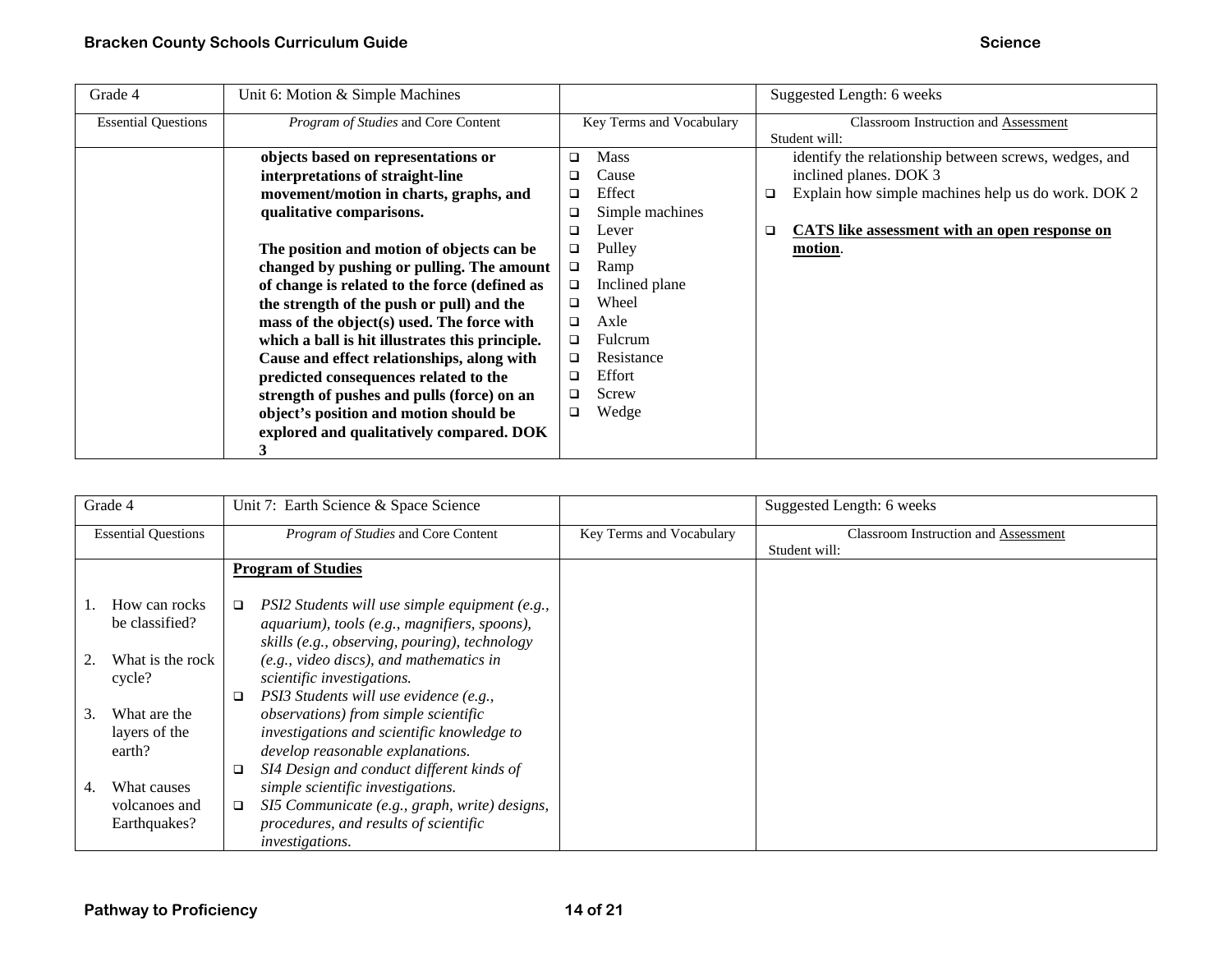| Grade 4                                                                                       | Unit 7: Earth Science & Space Science                                                                                                                                                                                                                                                                                                                                                                                                  |                                                                                                                             | Suggested Length: 6 weeks                                                                                                                                                                                                                                                                                                                                                                                                                                                                          |
|-----------------------------------------------------------------------------------------------|----------------------------------------------------------------------------------------------------------------------------------------------------------------------------------------------------------------------------------------------------------------------------------------------------------------------------------------------------------------------------------------------------------------------------------------|-----------------------------------------------------------------------------------------------------------------------------|----------------------------------------------------------------------------------------------------------------------------------------------------------------------------------------------------------------------------------------------------------------------------------------------------------------------------------------------------------------------------------------------------------------------------------------------------------------------------------------------------|
| <b>Essential Questions</b>                                                                    | Program of Studies and Core Content                                                                                                                                                                                                                                                                                                                                                                                                    | Key Terms and Vocabulary                                                                                                    | Classroom Instruction and Assessment<br>Student will:                                                                                                                                                                                                                                                                                                                                                                                                                                              |
| 5. What can we<br>learn from<br>fossils?<br>How do fossils<br>6.<br>and fossil fuels<br>form? | AC1 Students will use science to design<br>$\Box$<br>simple technological solutions (e.g., paper<br>clips, stapler) to problems.<br>AC2 Students will describe the role of science<br>$\Box$<br>and technology in dealing with local issues<br>$(e.g., \textit{landfill location}).$<br>AC3 Students will examine the role science<br>$\Box$<br>plays in everyday life.                                                                |                                                                                                                             |                                                                                                                                                                                                                                                                                                                                                                                                                                                                                                    |
| How does Earth<br>1.                                                                          | <b>Core Content</b>                                                                                                                                                                                                                                                                                                                                                                                                                    |                                                                                                                             |                                                                                                                                                                                                                                                                                                                                                                                                                                                                                                    |
| and its moon<br>move?                                                                         | SC-04-2.3.1 Students will<br>Q.<br>$\Box$ classify earth materials by the ways                                                                                                                                                                                                                                                                                                                                                         | Metamorphic<br>$\Box$<br>Igneous<br>$\Box$                                                                                  | Recognize and describe the layers of the earth by<br>$\Box$<br>measuring how thick the layers of an apple are and                                                                                                                                                                                                                                                                                                                                                                                  |
| How do objects<br>2.<br>move in the<br>solar system?                                          | that they are used;<br>explain how their properties make<br>$\Box$<br>them useful for different purposes.                                                                                                                                                                                                                                                                                                                              | Sedimentary<br>$\Box$<br>Mahl's scale<br>$\Box$<br>Core<br>$\Box$<br>Mantle<br>$\Box$                                       | comparing them. DOK 2<br>Draw, label and explain the layers of the earth. DOK 2<br>$\Box$<br>Identify rocks and minerals by their characteristics.<br>$\Box$<br>DOK <sub>3</sub>                                                                                                                                                                                                                                                                                                                   |
| What are the<br>3.<br>planets like?                                                           | Earth materials provide many of the<br>resources humans use. The varied                                                                                                                                                                                                                                                                                                                                                                | Crust<br>$\Box$<br>Minerals<br>$\Box$<br>Natural resources<br>$\Box$                                                        | Explain what causes an earthquake and describe where<br>$\Box$<br>earthquakes occur by making a model with post it notes.<br>DOK <sub>2</sub>                                                                                                                                                                                                                                                                                                                                                      |
| How do people<br>4.<br>study the solar<br>system?                                             | materials have different physical<br>properties that can be used to describe,<br>separate, sort and classify them.<br>Inferences about the unique properties of<br>the earth materials yield ideas about their<br>usefulness. For example, some are useful<br>as building materials (e.g., stone, clay,<br>marble), some as sources of fuel (e.g.,<br>petroleum, natural gas), or some for<br>growing the plants we use as food. DOK 2 |                                                                                                                             | Identify, describe the 3 types of volcanoes and how they<br>$\Box$<br>form and discuss the positive and negative affects on the<br>land. DOK 3<br>Compare the three of fossil fuels. DOK 2<br>$\Box$<br>Describe the formation of coal. DOK 2<br>$\Box$<br>Explain where petroleum and natural gas are found.<br>$\Box$<br>DOK <sub>2</sub><br>Connect chapter concepts with the history of science.<br>$\Box$<br>DOK <sub>2</sub><br>Describe the motions of the Earth and the moon and<br>$\Box$ |
|                                                                                               | SC-04-3.5.1 Students will use<br>$\Box$<br>representations of fossils to:<br>draw conclusions about the nature of<br>$\Box$<br>the organisms and the basic<br>environments that existed at the time;<br>make inferences about the<br>$\Box$<br>relationships to organisms that are                                                                                                                                                     | Fossil fuels<br>$\Box$<br>Fossils<br>$\Box$<br>Luster<br>$\Box$<br>Cleavage<br>$\Box$<br>Shine<br>$\Box$<br>Color<br>$\Box$ | explain how these motions cause moon phases. DOK 1<br>Relate a day and year to the motions of the Earth? DOK<br>$\Box$<br>3<br>Describe what causes seasons. DOK 3<br>$\Box$<br>Create a model that shows how the planet in the solar<br>$\Box$<br>system moves. DOK 1<br>Demonstrate the two motions of planets - revolution<br>$\Box$<br>and rotation. DOK 1                                                                                                                                     |
|                                                                                               | alive today.                                                                                                                                                                                                                                                                                                                                                                                                                           |                                                                                                                             | Describe characteristics of the solar system and<br>$\Box$                                                                                                                                                                                                                                                                                                                                                                                                                                         |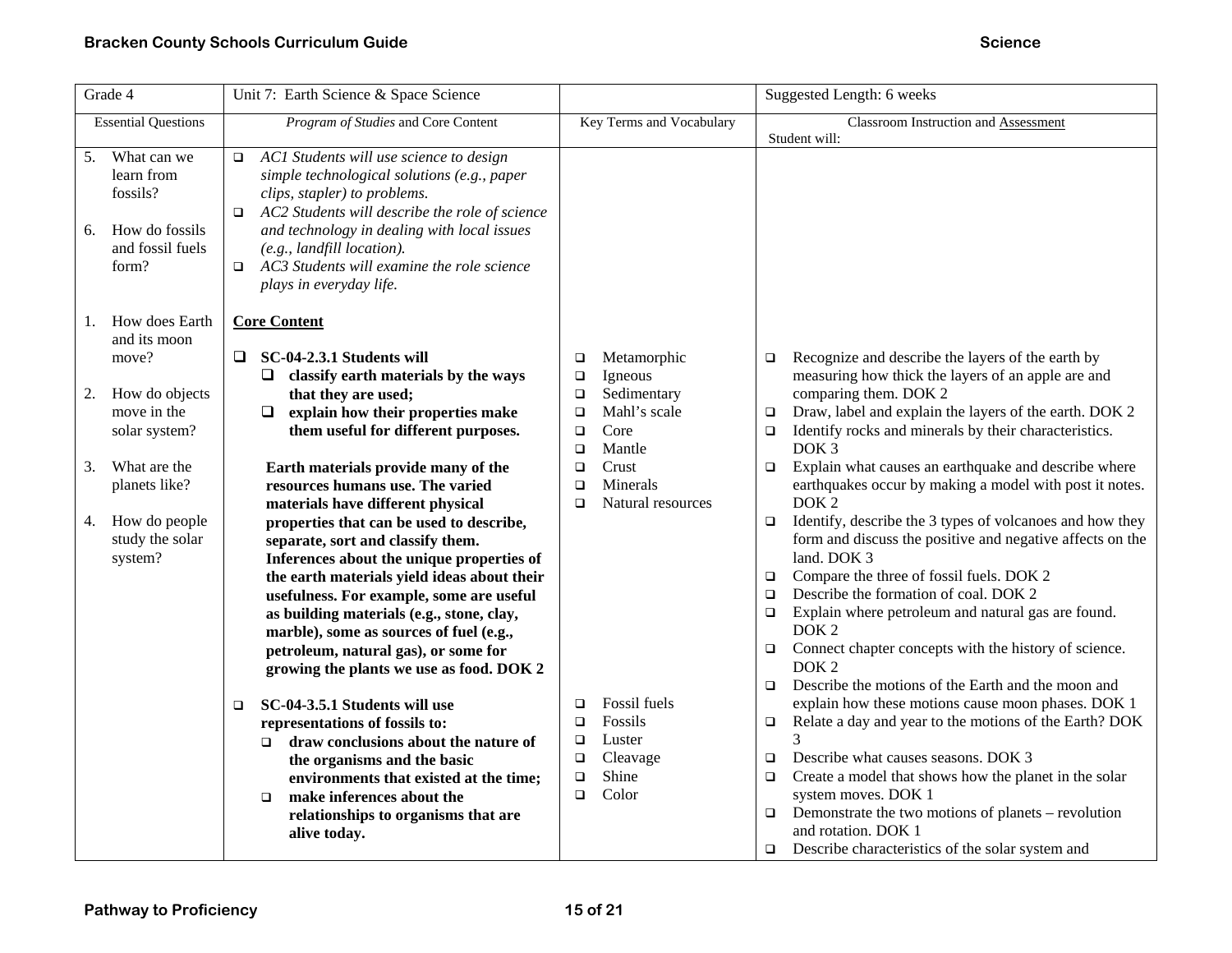| Grade 4                    | Unit 7: Earth Science & Space Science                                                                                                                                                                                                                                                                                                                                                                                                                                                                                                                                                                                                                                                                                                                                                         |                                                                                                                                                                                                                                                                                                                   | Suggested Length: 6 weeks                                                                                                                                                                                                                                                                                                                                                                                                                                  |
|----------------------------|-----------------------------------------------------------------------------------------------------------------------------------------------------------------------------------------------------------------------------------------------------------------------------------------------------------------------------------------------------------------------------------------------------------------------------------------------------------------------------------------------------------------------------------------------------------------------------------------------------------------------------------------------------------------------------------------------------------------------------------------------------------------------------------------------|-------------------------------------------------------------------------------------------------------------------------------------------------------------------------------------------------------------------------------------------------------------------------------------------------------------------|------------------------------------------------------------------------------------------------------------------------------------------------------------------------------------------------------------------------------------------------------------------------------------------------------------------------------------------------------------------------------------------------------------------------------------------------------------|
| <b>Essential Questions</b> | Program of Studies and Core Content                                                                                                                                                                                                                                                                                                                                                                                                                                                                                                                                                                                                                                                                                                                                                           | Key Terms and Vocabulary                                                                                                                                                                                                                                                                                          | Classroom Instruction and Assessment<br>Student will:                                                                                                                                                                                                                                                                                                                                                                                                      |
|                            | <b>Fossils found in Earth materials provide</b><br>evidence about organisms that lived long<br>ago and the nature of the environment at<br>that time. Representations of fossils provide<br>the basis for describing and drawing<br>conclusions about the organisms and basic<br>environments represented by them. DOK 3<br>SC-04-2.3.2 Students will describe and<br>$\Box$<br>explain consequences of changes to the<br>surface of the Earth, including some<br>common fast changes (e.g., landslides,<br>volcanic eruptions, earthquakes), and some<br>common slow changes (e.g., erosion,<br>weathering).<br>The surface of the Earth changes. Some<br>changes are due to slow processes such as<br>erosion or weathering. Some changes are<br>due to rapid processes such as landslides, | Magma<br>$\Box$<br>Lava<br>$\Box$<br>Plates<br>$\Box$<br>Weathering<br>$\Box$<br>Erosion<br>$\Box$                                                                                                                                                                                                                | distinguish between planets, asteroids and comets. DOK<br>Construct scale models of the solar system and explain<br>$\Box$<br>how the planets are divided. DOK 2<br>Construct and use a simple telescope and compare and<br>$\Box$<br>contrast radio and optical telescopes. DOK 2<br>Describe the difference between crewed missions and<br>$\Box$<br>space probes. DOK 1<br><b>CATS</b> like unit test (multiple choice and open<br>$\Box$<br>response). |
|                            | volcanic eruptions and earthquakes.<br>Analyzing the changes to identify cause and<br>effect relationships helps to define and<br>understand the consequences. DOK 3<br>SC-04-2.3.4 Students will identify patterns,<br>$\Box$<br>recognize relationships and draw<br>conclusions about the Earth-Sun system by<br>interpreting a variety of representations/<br>models (e.g., diagrams, sundials, distance<br>of sun above horizon) of the sun's apparent<br>movement in the sky.<br>Changes in movement of objects in the sky<br>have patterns that can be observed,<br>described and modeled. The Sun appears to<br>move across the sky in the same way every<br>day, but the Sun's apparent path changes<br>slowly over seasons. Data collected can be                                    | <b>Seasons</b><br>$\Box$<br>Moon phases<br>$\Box$<br>$\Box$<br>Day<br>Night<br>$\Box$<br>Inner planets<br>$\Box$<br>Outer planets<br>$\Box$<br>Gas giants<br>$\Box$<br>Orbit<br>$\Box$<br>Revolution<br>$\Box$<br>Rotation<br>▫<br>Axis<br>$\Box$<br>Solar system<br>$\Box$<br>Star<br>$\Box$<br>Planet<br>$\Box$ |                                                                                                                                                                                                                                                                                                                                                                                                                                                            |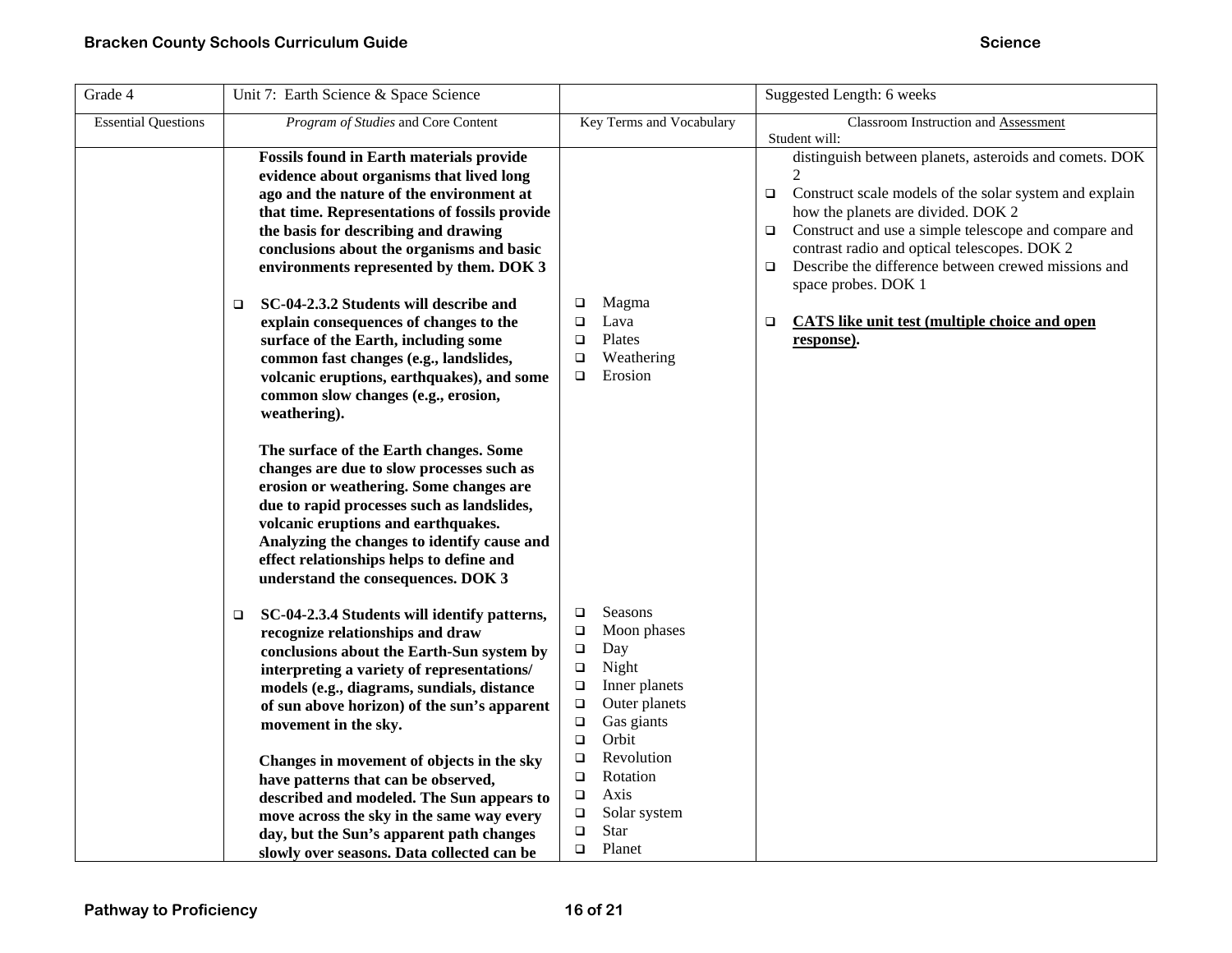| Grade 4                    | Unit 7: Earth Science & Space Science                                                                                                                                                                                                                                                                                                        |                                       | Suggested Length: 6 weeks                                    |
|----------------------------|----------------------------------------------------------------------------------------------------------------------------------------------------------------------------------------------------------------------------------------------------------------------------------------------------------------------------------------------|---------------------------------------|--------------------------------------------------------------|
| <b>Essential Questions</b> | Program of Studies and Core Content                                                                                                                                                                                                                                                                                                          | Key Terms and Vocabulary              | <b>Classroom Instruction and Assessment</b><br>Student will: |
|                            | used to identify patterns, recognize<br>relationships and draw conclusions about<br>the Earth and Sun system. DOK 3                                                                                                                                                                                                                          | Asteroid<br>$\Box$<br>Comet<br>$\Box$ |                                                              |
|                            | SC-04-2.3.5 Students will understand that the<br>□<br>moon moves across the sky on a daily basis<br>much like the Sun. The observable shape of<br>the moon can be described as it changes from<br>day to day in a cycle that lasts about a month.                                                                                            |                                       |                                                              |
|                            | <b>SC-04-4.6.2 Students will:</b><br>$\Box$<br>analyze data/evidence of the Sun<br>□<br>providing light and heat to earth;<br>use data/evidence to substantiate the<br>◻<br>conclusion that the Sun's light and<br>heat are necessary to sustaining life on<br>Earth.                                                                        |                                       |                                                              |
|                            | Simple observations, experiments and data<br>collection begin to reveal that the Sun<br>provides the light and heat necessary to<br>maintain the temperature of Earth.<br>Evidence collected and analyzed should be<br>used to substantiate the conclusion that the<br>sun's light and heat are necessary to<br>sustain life on Earth. DOK 3 |                                       |                                                              |

| Grade 4                                                | Unit 8: Life Science                                                                                                                                                                                                                                                           |                          | Suggested Length: 6 weeks                   |
|--------------------------------------------------------|--------------------------------------------------------------------------------------------------------------------------------------------------------------------------------------------------------------------------------------------------------------------------------|--------------------------|---------------------------------------------|
| <b>Essential Questions</b>                             | <i>Program of Studies</i> and Core Content                                                                                                                                                                                                                                     | Key Terms and Vocabulary | <b>Classroom Instruction and Assessment</b> |
|                                                        |                                                                                                                                                                                                                                                                                |                          | Student will:                               |
|                                                        | <b>Program of Studies</b>                                                                                                                                                                                                                                                      |                          |                                             |
| What are<br>animals?<br>What are plants<br>with seeds? | PSI2 Students will use simple equipment (e.g.,<br>$\Box$<br>aquarium), tools (e.g., magnifiers, spoons),<br>skills (e.g., observing, pouring), technology<br>$(e.g., video discs), and mathematics in$<br>scientific investigations.<br>PSI3 Students will use evidence (e.g., |                          |                                             |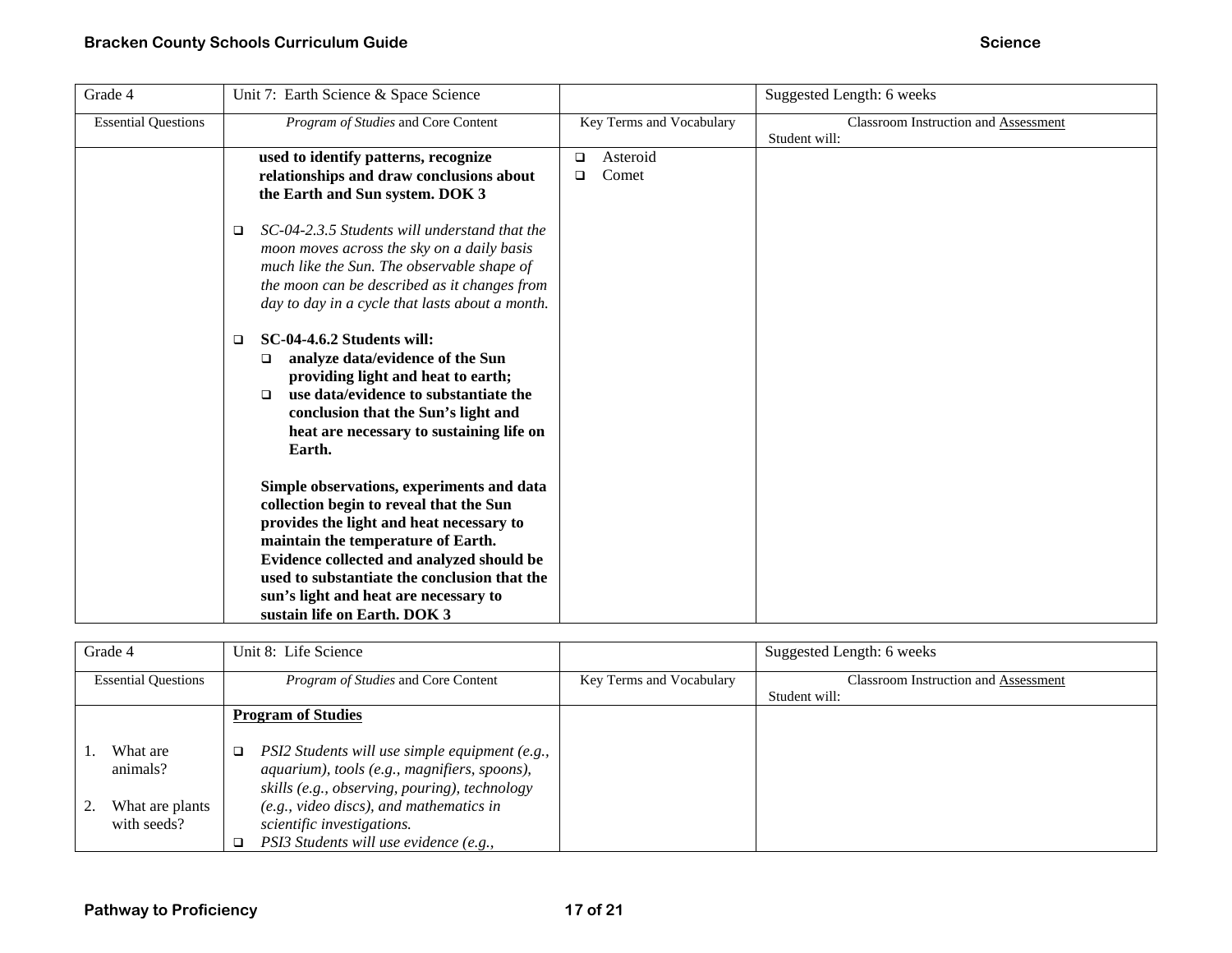| Grade 4                    | Unit 8: Life Science                                     |                                              | Suggested Length: 6 weeks                                                                                                  |
|----------------------------|----------------------------------------------------------|----------------------------------------------|----------------------------------------------------------------------------------------------------------------------------|
| <b>Essential Questions</b> | Program of Studies and Core Content                      | Key Terms and Vocabulary                     | Classroom Instruction and Assessment                                                                                       |
|                            |                                                          |                                              | Student will:                                                                                                              |
| What are the<br>3.         | observations) from simple scientific                     |                                              |                                                                                                                            |
| basic needs of             | investigations and scientific knowledge to               |                                              |                                                                                                                            |
| animals?                   | develop reasonable explanations.                         |                                              |                                                                                                                            |
|                            | SI4 Design and conduct different kinds of<br>$\Box$      |                                              |                                                                                                                            |
| How do<br>4.               | simple scientific investigations.                        |                                              |                                                                                                                            |
| animals' body              | SI5 Communicate (e.g., graph, write) designs,<br>$\Box$  |                                              |                                                                                                                            |
| parts help them            | procedures, and results of scientific                    |                                              |                                                                                                                            |
| meet their                 | investigations.                                          |                                              |                                                                                                                            |
| needs?                     | AC1 Students will use science to design<br>$\Box$        |                                              |                                                                                                                            |
|                            | simple technological solutions (e.g., paper              |                                              |                                                                                                                            |
| 5.<br>How do               | clips, stapler) to problems.                             |                                              |                                                                                                                            |
| animals'                   | AC2 Students will describe the role of science<br>$\Box$ |                                              |                                                                                                                            |
| behaviors help             | and technology in dealing with local issues              |                                              |                                                                                                                            |
| them meet their            | $(e.g., \textit{landfill location}).$                    |                                              |                                                                                                                            |
| needs?                     | AC3 Students will examine the role science<br>$\Box$     |                                              |                                                                                                                            |
|                            | plays in everyday life.                                  |                                              |                                                                                                                            |
| What do plants<br>6.       |                                                          |                                              |                                                                                                                            |
| need to live?              |                                                          |                                              |                                                                                                                            |
|                            | <b>Core Content</b>                                      |                                              |                                                                                                                            |
| How do leaves,<br>7.       |                                                          | Arthropod<br>$\Box$                          | Identify features of animals by comparing vertebrates<br>$\Box$                                                            |
| stems, and roots           | SC-04-3.4.1 Students will:<br>$\Box$                     | Invertebrates<br>$\Box$                      | and invertebrates and giving examples. DOK 2                                                                               |
| help plants live?          | compare the different structures and<br>$\Box$           | Vertebrates<br>$\Box$                        | Identify seeds as reproductive parts of cells by<br>$\Box$                                                                 |
|                            | functions of plants and animals that                     | Organisms<br>$\Box$                          | comparing pine seeds with tomato seeds through a                                                                           |
| How do plants<br>8.        | contribute to the growth, survival and                   | Adaptations<br>$\Box$                        | drawing. DOK 2                                                                                                             |
| reproduce?                 | reproduction of the organisms;                           | Camouflage<br>$\Box$                         | Recognize that all animals have five basic needs (food,<br>$\Box$                                                          |
|                            | make inferences about the relationship<br>$\Box$         | Mimicry<br>$\Box$                            | water, shelter, oxygen, climate) by using mealworms in<br>an investigation - display mealworms in habitat. DOK 2           |
| What are<br>9.             | between structure and function in                        | Protective coloring<br>$\Box$<br>Hibernation |                                                                                                                            |
| systems?                   | organisms.                                               | $\Box$<br>Migration<br>$\Box$                | Investigate and identify how bird beaks (adaptations)<br>$\Box$<br>help birds meet their needs by using various tools. DOK |
| 10. What makes up          | Each plant or animal has structures that                 | Appendages<br>$\Box$                         | 3                                                                                                                          |
| an ecosystem?              | serve different functions in growth,                     | Behavioral adaptation<br>$\Box$              | Describe and shows animals body parts, adaptations,<br>$\Box$                                                              |
|                            | survival and reproduction. For example,                  | Structural adaptation<br>$\Box$              | coloring meets their needs. DOK 3                                                                                          |
| 11. What are               | humans have distinct body structures for                 | Roots<br>$\Box$                              | Identify how animal behavior's helps meet their needs.<br>$\Box$                                                           |
| habitats and               | walking, holding, seeing and talking.                    | <b>Stem</b><br>$\Box$                        | DOK <sub>2</sub>                                                                                                           |
| niches?                    | Evidence about the relationship between                  | Leaves<br>$\Box$                             | Distinguish between instinctual behavior and learned<br>$\Box$                                                             |
|                            | structure and function should be used to                 | Reproduction<br>$\Box$                       | behavior. DOK 2                                                                                                            |
| 12. What are               | make inferences and draw conclusions.                    | Germination<br>$\Box$                        | Discuss how adaptations affect how animals interact<br>$\Box$                                                              |
| tropical                   | DOK <sub>3</sub>                                         | Pollination<br>$\Box$                        | with the environment. DOK 2                                                                                                |
| rainforests and            |                                                          | Seeds<br>$\Box$                              | Create a wheel, which shows the life cycle of a frog<br>$\Box$                                                             |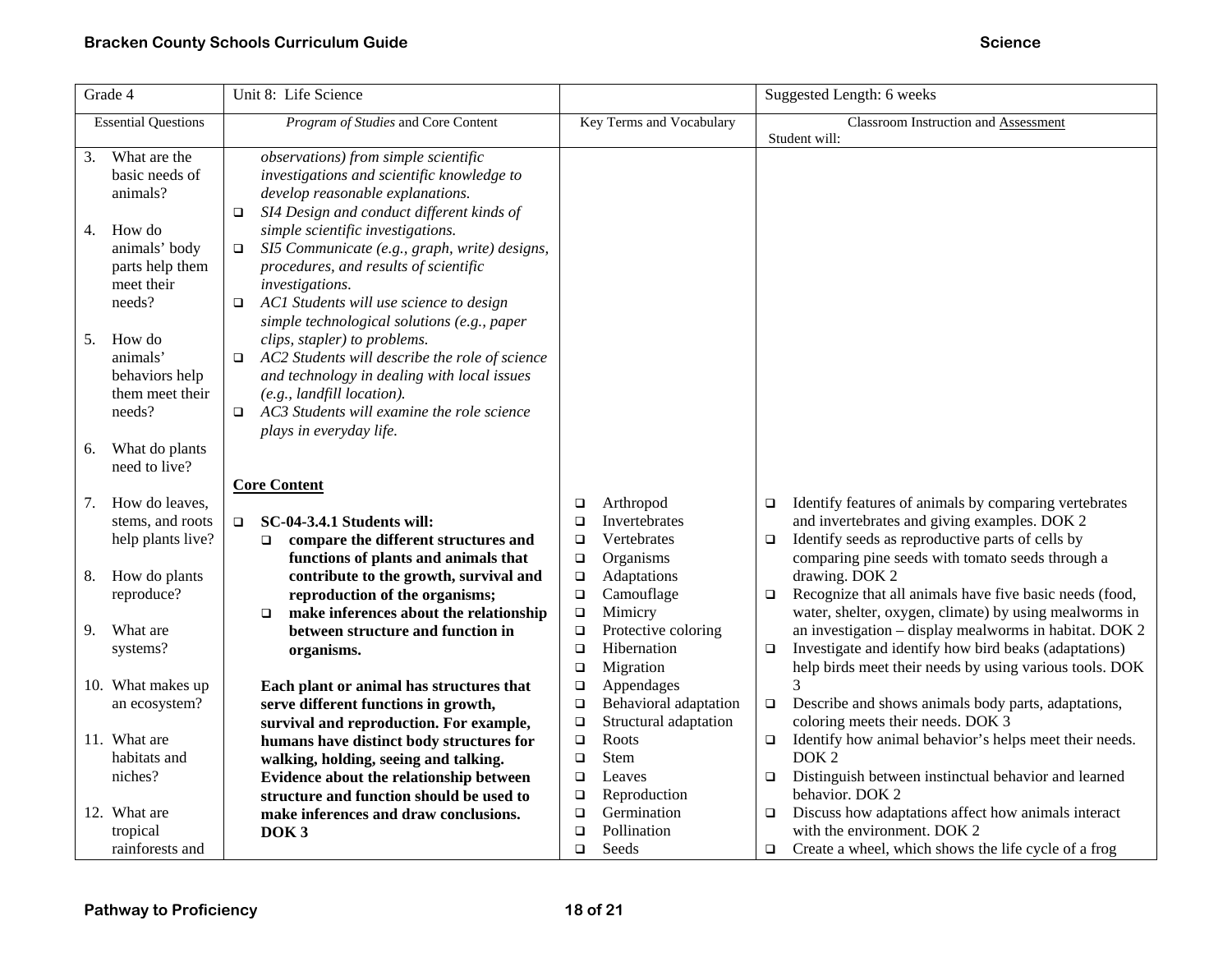| Program of Studies and Core Content<br>Key Terms and Vocabulary<br>Classroom Instruction and Assessment<br><b>Essential Questions</b><br>Student will:<br>SC-04-3.4.2 Students will understand that<br>(Life Cycle of a Wood Frog). DOK 1<br>coral reefs?<br>Seedling<br>$\Box$<br>$\Box$<br>Organize a booklet, which shows the life cycle of a bean<br>things in the environment are classified as<br>Photosynthesis<br>$\Box$<br>$\Box$<br>Chlorophyll<br>plant (germination book). DOK 1<br>13. What kinds of<br>living, nonliving and once living. Living<br>$\Box$<br>things differ from nonliving things.<br>changes occur<br>Oxygen<br>Identify ways animals behave to enable them to meet<br>$\Box$<br>$\Box$<br>Organisms are classified into groups by using<br>Carbon dioxide<br>their needs. DOK 2<br>in ecosystems?<br>$\Box$<br>Life cycle<br>Distinguish between instructional behavior and learned<br>various characteristics (e.g., body coverings,<br>$\Box$<br>$\Box$<br>14. How do people<br>Environment<br>body structures).<br>behavior. DOK 1<br>$\Box$<br>Biome<br>Conclude that monarch butterflies travel certain routes<br>change the<br>$\Box$<br>$\Box$<br>Shelter<br>to meet their needs in different seasons by using a map<br>ecosystem?<br>SC-04-3.4.3 Students will compare a<br>$\Box$<br>$\Box$<br>variety of life cycles of plants and animals<br>Climate<br>and colored pencils. DOK 2<br>$\Box$<br>Observe how seeds germinate by conducting an<br>15. What are some<br>in order to classify and make inferences<br>Instinct<br>$\Box$<br>$\Box$<br>investigation, which involves growing and measuring<br>Metamorphosis<br>ways people<br>about an organism.<br>$\Box$<br>Fish<br>alfalfa and bean seed in a plastic cup. DOK 3<br>can help the<br>$\Box$<br>Identify the four basic needs of plants and<br>environment?<br>Plants and animals have life cycles that<br>Reptiles<br>$\Box$<br>$\Box$<br>Amphibians<br>photosynthesis. DOK 3<br>include the beginning of life, growth and<br>$\Box$<br>Give examples of plant adaptations and explain how the<br>Mammals<br>$\Box$<br>development, reproduction and death. The<br>$\Box$<br>plant adaptations enable plants to survive in different<br>details of a life cycle are different for<br>Insects<br>$\Box$<br>environments. DOK 3<br><b>Birds</b><br>different organisms. Models of organisms'<br>$\Box$<br>Prey<br>Identify the roles of leaves, stems and roots and how<br>life cycles should be used to classify and<br>$\Box$<br>$\Box$<br>Predator<br>they help plants live. DOK 2<br>make inferences about an organism. DOK 3<br>$\Box$<br>Describe the ways plants reproduce and give examples<br>Scavenger<br>$\Box$<br>$\Box$<br>of how seeds are spread. DOK 2<br>Decomposers<br>SC-04-3.4.4 Students will identify some<br>$\Box$<br>$\Box$<br>Herbivore<br>Describe what makes up an ecosystem and the basic<br>characteristics of organisms that are<br>$\Box$<br>$\Box$<br>Omnivore<br>parts of an ecosystem. DOK 1<br>inherited from the parents and others that<br>$\Box$<br>Carnivore<br>Explain how living things in ecosystems or organized by<br>$\Box$<br>are learned from interactions with the<br>$\Box$<br>observing and ecosystem outside of the school where<br>Food chain<br>$\Box$<br>environment.<br>Energy pyramid<br>students can conclude that in any given area organisms<br>$\Box$<br>Closed living system<br>are interacting. DOK 1<br>Observations of plants and animals yield<br>$\Box$<br>Nocturnal<br>Explain how plants and animals interact and change<br>$\Box$<br>$\Box$<br>the conclusion that organisms closely<br>their environment and give examples of habitats, niches<br>Systems<br>$\Box$<br>resemble their parents at some time in their<br>Reduce<br>and biomes. DOK 3<br>$\Box$<br>life cycle. Some characteristics (e.g., the<br>Recycle<br>Create a memory game, which identify animals and their<br>$\Box$<br>$\Box$<br>color of flowers, the number of<br>Redesign<br>roles using index cards, animal books and crayons.<br>$\Box$<br>appendages) are passed to offspring. Other<br>Reuse<br>DOK <sub>2</sub><br>$\Box$<br>characteristics are learned from<br>Conservation<br>Identify animals' roles in the food chain, energy<br>$\Box$<br>$\Box$<br>interactions with the environment, such as<br>Preservation<br>pyramid and food web and create a food chain that<br>$\Box$<br>the ability to ride a bicycle, and these | Grade 4 | Unit 8: Life Science | Suggested Length: 6 weeks |
|--------------------------------------------------------------------------------------------------------------------------------------------------------------------------------------------------------------------------------------------------------------------------------------------------------------------------------------------------------------------------------------------------------------------------------------------------------------------------------------------------------------------------------------------------------------------------------------------------------------------------------------------------------------------------------------------------------------------------------------------------------------------------------------------------------------------------------------------------------------------------------------------------------------------------------------------------------------------------------------------------------------------------------------------------------------------------------------------------------------------------------------------------------------------------------------------------------------------------------------------------------------------------------------------------------------------------------------------------------------------------------------------------------------------------------------------------------------------------------------------------------------------------------------------------------------------------------------------------------------------------------------------------------------------------------------------------------------------------------------------------------------------------------------------------------------------------------------------------------------------------------------------------------------------------------------------------------------------------------------------------------------------------------------------------------------------------------------------------------------------------------------------------------------------------------------------------------------------------------------------------------------------------------------------------------------------------------------------------------------------------------------------------------------------------------------------------------------------------------------------------------------------------------------------------------------------------------------------------------------------------------------------------------------------------------------------------------------------------------------------------------------------------------------------------------------------------------------------------------------------------------------------------------------------------------------------------------------------------------------------------------------------------------------------------------------------------------------------------------------------------------------------------------------------------------------------------------------------------------------------------------------------------------------------------------------------------------------------------------------------------------------------------------------------------------------------------------------------------------------------------------------------------------------------------------------------------------------------------------------------------------------------------------------------------------------------------------------------------------------------------------------------------------------------------------------------------------------------------------------------------------------------------------------------------------------------------------------------------------------------------------------------------------------------------------------------------------------------------------------------------------------------------------------------------------------------------------------------------------------------------------------------------------------------------------------------------------------------------------------------------------------------------------------------------------------------------------------------------------------------|---------|----------------------|---------------------------|
|                                                                                                                                                                                                                                                                                                                                                                                                                                                                                                                                                                                                                                                                                                                                                                                                                                                                                                                                                                                                                                                                                                                                                                                                                                                                                                                                                                                                                                                                                                                                                                                                                                                                                                                                                                                                                                                                                                                                                                                                                                                                                                                                                                                                                                                                                                                                                                                                                                                                                                                                                                                                                                                                                                                                                                                                                                                                                                                                                                                                                                                                                                                                                                                                                                                                                                                                                                                                                                                                                                                                                                                                                                                                                                                                                                                                                                                                                                                                                                                                                                                                                                                                                                                                                                                                                                                                                                                                                                                                                            |         |                      |                           |
|                                                                                                                                                                                                                                                                                                                                                                                                                                                                                                                                                                                                                                                                                                                                                                                                                                                                                                                                                                                                                                                                                                                                                                                                                                                                                                                                                                                                                                                                                                                                                                                                                                                                                                                                                                                                                                                                                                                                                                                                                                                                                                                                                                                                                                                                                                                                                                                                                                                                                                                                                                                                                                                                                                                                                                                                                                                                                                                                                                                                                                                                                                                                                                                                                                                                                                                                                                                                                                                                                                                                                                                                                                                                                                                                                                                                                                                                                                                                                                                                                                                                                                                                                                                                                                                                                                                                                                                                                                                                                            |         |                      |                           |
|                                                                                                                                                                                                                                                                                                                                                                                                                                                                                                                                                                                                                                                                                                                                                                                                                                                                                                                                                                                                                                                                                                                                                                                                                                                                                                                                                                                                                                                                                                                                                                                                                                                                                                                                                                                                                                                                                                                                                                                                                                                                                                                                                                                                                                                                                                                                                                                                                                                                                                                                                                                                                                                                                                                                                                                                                                                                                                                                                                                                                                                                                                                                                                                                                                                                                                                                                                                                                                                                                                                                                                                                                                                                                                                                                                                                                                                                                                                                                                                                                                                                                                                                                                                                                                                                                                                                                                                                                                                                                            |         |                      |                           |
|                                                                                                                                                                                                                                                                                                                                                                                                                                                                                                                                                                                                                                                                                                                                                                                                                                                                                                                                                                                                                                                                                                                                                                                                                                                                                                                                                                                                                                                                                                                                                                                                                                                                                                                                                                                                                                                                                                                                                                                                                                                                                                                                                                                                                                                                                                                                                                                                                                                                                                                                                                                                                                                                                                                                                                                                                                                                                                                                                                                                                                                                                                                                                                                                                                                                                                                                                                                                                                                                                                                                                                                                                                                                                                                                                                                                                                                                                                                                                                                                                                                                                                                                                                                                                                                                                                                                                                                                                                                                                            |         |                      |                           |
|                                                                                                                                                                                                                                                                                                                                                                                                                                                                                                                                                                                                                                                                                                                                                                                                                                                                                                                                                                                                                                                                                                                                                                                                                                                                                                                                                                                                                                                                                                                                                                                                                                                                                                                                                                                                                                                                                                                                                                                                                                                                                                                                                                                                                                                                                                                                                                                                                                                                                                                                                                                                                                                                                                                                                                                                                                                                                                                                                                                                                                                                                                                                                                                                                                                                                                                                                                                                                                                                                                                                                                                                                                                                                                                                                                                                                                                                                                                                                                                                                                                                                                                                                                                                                                                                                                                                                                                                                                                                                            |         |                      |                           |
|                                                                                                                                                                                                                                                                                                                                                                                                                                                                                                                                                                                                                                                                                                                                                                                                                                                                                                                                                                                                                                                                                                                                                                                                                                                                                                                                                                                                                                                                                                                                                                                                                                                                                                                                                                                                                                                                                                                                                                                                                                                                                                                                                                                                                                                                                                                                                                                                                                                                                                                                                                                                                                                                                                                                                                                                                                                                                                                                                                                                                                                                                                                                                                                                                                                                                                                                                                                                                                                                                                                                                                                                                                                                                                                                                                                                                                                                                                                                                                                                                                                                                                                                                                                                                                                                                                                                                                                                                                                                                            |         |                      |                           |
|                                                                                                                                                                                                                                                                                                                                                                                                                                                                                                                                                                                                                                                                                                                                                                                                                                                                                                                                                                                                                                                                                                                                                                                                                                                                                                                                                                                                                                                                                                                                                                                                                                                                                                                                                                                                                                                                                                                                                                                                                                                                                                                                                                                                                                                                                                                                                                                                                                                                                                                                                                                                                                                                                                                                                                                                                                                                                                                                                                                                                                                                                                                                                                                                                                                                                                                                                                                                                                                                                                                                                                                                                                                                                                                                                                                                                                                                                                                                                                                                                                                                                                                                                                                                                                                                                                                                                                                                                                                                                            |         |                      |                           |
|                                                                                                                                                                                                                                                                                                                                                                                                                                                                                                                                                                                                                                                                                                                                                                                                                                                                                                                                                                                                                                                                                                                                                                                                                                                                                                                                                                                                                                                                                                                                                                                                                                                                                                                                                                                                                                                                                                                                                                                                                                                                                                                                                                                                                                                                                                                                                                                                                                                                                                                                                                                                                                                                                                                                                                                                                                                                                                                                                                                                                                                                                                                                                                                                                                                                                                                                                                                                                                                                                                                                                                                                                                                                                                                                                                                                                                                                                                                                                                                                                                                                                                                                                                                                                                                                                                                                                                                                                                                                                            |         |                      |                           |
|                                                                                                                                                                                                                                                                                                                                                                                                                                                                                                                                                                                                                                                                                                                                                                                                                                                                                                                                                                                                                                                                                                                                                                                                                                                                                                                                                                                                                                                                                                                                                                                                                                                                                                                                                                                                                                                                                                                                                                                                                                                                                                                                                                                                                                                                                                                                                                                                                                                                                                                                                                                                                                                                                                                                                                                                                                                                                                                                                                                                                                                                                                                                                                                                                                                                                                                                                                                                                                                                                                                                                                                                                                                                                                                                                                                                                                                                                                                                                                                                                                                                                                                                                                                                                                                                                                                                                                                                                                                                                            |         |                      |                           |
|                                                                                                                                                                                                                                                                                                                                                                                                                                                                                                                                                                                                                                                                                                                                                                                                                                                                                                                                                                                                                                                                                                                                                                                                                                                                                                                                                                                                                                                                                                                                                                                                                                                                                                                                                                                                                                                                                                                                                                                                                                                                                                                                                                                                                                                                                                                                                                                                                                                                                                                                                                                                                                                                                                                                                                                                                                                                                                                                                                                                                                                                                                                                                                                                                                                                                                                                                                                                                                                                                                                                                                                                                                                                                                                                                                                                                                                                                                                                                                                                                                                                                                                                                                                                                                                                                                                                                                                                                                                                                            |         |                      |                           |
|                                                                                                                                                                                                                                                                                                                                                                                                                                                                                                                                                                                                                                                                                                                                                                                                                                                                                                                                                                                                                                                                                                                                                                                                                                                                                                                                                                                                                                                                                                                                                                                                                                                                                                                                                                                                                                                                                                                                                                                                                                                                                                                                                                                                                                                                                                                                                                                                                                                                                                                                                                                                                                                                                                                                                                                                                                                                                                                                                                                                                                                                                                                                                                                                                                                                                                                                                                                                                                                                                                                                                                                                                                                                                                                                                                                                                                                                                                                                                                                                                                                                                                                                                                                                                                                                                                                                                                                                                                                                                            |         |                      |                           |
|                                                                                                                                                                                                                                                                                                                                                                                                                                                                                                                                                                                                                                                                                                                                                                                                                                                                                                                                                                                                                                                                                                                                                                                                                                                                                                                                                                                                                                                                                                                                                                                                                                                                                                                                                                                                                                                                                                                                                                                                                                                                                                                                                                                                                                                                                                                                                                                                                                                                                                                                                                                                                                                                                                                                                                                                                                                                                                                                                                                                                                                                                                                                                                                                                                                                                                                                                                                                                                                                                                                                                                                                                                                                                                                                                                                                                                                                                                                                                                                                                                                                                                                                                                                                                                                                                                                                                                                                                                                                                            |         |                      |                           |
|                                                                                                                                                                                                                                                                                                                                                                                                                                                                                                                                                                                                                                                                                                                                                                                                                                                                                                                                                                                                                                                                                                                                                                                                                                                                                                                                                                                                                                                                                                                                                                                                                                                                                                                                                                                                                                                                                                                                                                                                                                                                                                                                                                                                                                                                                                                                                                                                                                                                                                                                                                                                                                                                                                                                                                                                                                                                                                                                                                                                                                                                                                                                                                                                                                                                                                                                                                                                                                                                                                                                                                                                                                                                                                                                                                                                                                                                                                                                                                                                                                                                                                                                                                                                                                                                                                                                                                                                                                                                                            |         |                      |                           |
|                                                                                                                                                                                                                                                                                                                                                                                                                                                                                                                                                                                                                                                                                                                                                                                                                                                                                                                                                                                                                                                                                                                                                                                                                                                                                                                                                                                                                                                                                                                                                                                                                                                                                                                                                                                                                                                                                                                                                                                                                                                                                                                                                                                                                                                                                                                                                                                                                                                                                                                                                                                                                                                                                                                                                                                                                                                                                                                                                                                                                                                                                                                                                                                                                                                                                                                                                                                                                                                                                                                                                                                                                                                                                                                                                                                                                                                                                                                                                                                                                                                                                                                                                                                                                                                                                                                                                                                                                                                                                            |         |                      |                           |
|                                                                                                                                                                                                                                                                                                                                                                                                                                                                                                                                                                                                                                                                                                                                                                                                                                                                                                                                                                                                                                                                                                                                                                                                                                                                                                                                                                                                                                                                                                                                                                                                                                                                                                                                                                                                                                                                                                                                                                                                                                                                                                                                                                                                                                                                                                                                                                                                                                                                                                                                                                                                                                                                                                                                                                                                                                                                                                                                                                                                                                                                                                                                                                                                                                                                                                                                                                                                                                                                                                                                                                                                                                                                                                                                                                                                                                                                                                                                                                                                                                                                                                                                                                                                                                                                                                                                                                                                                                                                                            |         |                      |                           |
|                                                                                                                                                                                                                                                                                                                                                                                                                                                                                                                                                                                                                                                                                                                                                                                                                                                                                                                                                                                                                                                                                                                                                                                                                                                                                                                                                                                                                                                                                                                                                                                                                                                                                                                                                                                                                                                                                                                                                                                                                                                                                                                                                                                                                                                                                                                                                                                                                                                                                                                                                                                                                                                                                                                                                                                                                                                                                                                                                                                                                                                                                                                                                                                                                                                                                                                                                                                                                                                                                                                                                                                                                                                                                                                                                                                                                                                                                                                                                                                                                                                                                                                                                                                                                                                                                                                                                                                                                                                                                            |         |                      |                           |
|                                                                                                                                                                                                                                                                                                                                                                                                                                                                                                                                                                                                                                                                                                                                                                                                                                                                                                                                                                                                                                                                                                                                                                                                                                                                                                                                                                                                                                                                                                                                                                                                                                                                                                                                                                                                                                                                                                                                                                                                                                                                                                                                                                                                                                                                                                                                                                                                                                                                                                                                                                                                                                                                                                                                                                                                                                                                                                                                                                                                                                                                                                                                                                                                                                                                                                                                                                                                                                                                                                                                                                                                                                                                                                                                                                                                                                                                                                                                                                                                                                                                                                                                                                                                                                                                                                                                                                                                                                                                                            |         |                      |                           |
|                                                                                                                                                                                                                                                                                                                                                                                                                                                                                                                                                                                                                                                                                                                                                                                                                                                                                                                                                                                                                                                                                                                                                                                                                                                                                                                                                                                                                                                                                                                                                                                                                                                                                                                                                                                                                                                                                                                                                                                                                                                                                                                                                                                                                                                                                                                                                                                                                                                                                                                                                                                                                                                                                                                                                                                                                                                                                                                                                                                                                                                                                                                                                                                                                                                                                                                                                                                                                                                                                                                                                                                                                                                                                                                                                                                                                                                                                                                                                                                                                                                                                                                                                                                                                                                                                                                                                                                                                                                                                            |         |                      |                           |
|                                                                                                                                                                                                                                                                                                                                                                                                                                                                                                                                                                                                                                                                                                                                                                                                                                                                                                                                                                                                                                                                                                                                                                                                                                                                                                                                                                                                                                                                                                                                                                                                                                                                                                                                                                                                                                                                                                                                                                                                                                                                                                                                                                                                                                                                                                                                                                                                                                                                                                                                                                                                                                                                                                                                                                                                                                                                                                                                                                                                                                                                                                                                                                                                                                                                                                                                                                                                                                                                                                                                                                                                                                                                                                                                                                                                                                                                                                                                                                                                                                                                                                                                                                                                                                                                                                                                                                                                                                                                                            |         |                      |                           |
|                                                                                                                                                                                                                                                                                                                                                                                                                                                                                                                                                                                                                                                                                                                                                                                                                                                                                                                                                                                                                                                                                                                                                                                                                                                                                                                                                                                                                                                                                                                                                                                                                                                                                                                                                                                                                                                                                                                                                                                                                                                                                                                                                                                                                                                                                                                                                                                                                                                                                                                                                                                                                                                                                                                                                                                                                                                                                                                                                                                                                                                                                                                                                                                                                                                                                                                                                                                                                                                                                                                                                                                                                                                                                                                                                                                                                                                                                                                                                                                                                                                                                                                                                                                                                                                                                                                                                                                                                                                                                            |         |                      |                           |
|                                                                                                                                                                                                                                                                                                                                                                                                                                                                                                                                                                                                                                                                                                                                                                                                                                                                                                                                                                                                                                                                                                                                                                                                                                                                                                                                                                                                                                                                                                                                                                                                                                                                                                                                                                                                                                                                                                                                                                                                                                                                                                                                                                                                                                                                                                                                                                                                                                                                                                                                                                                                                                                                                                                                                                                                                                                                                                                                                                                                                                                                                                                                                                                                                                                                                                                                                                                                                                                                                                                                                                                                                                                                                                                                                                                                                                                                                                                                                                                                                                                                                                                                                                                                                                                                                                                                                                                                                                                                                            |         |                      |                           |
|                                                                                                                                                                                                                                                                                                                                                                                                                                                                                                                                                                                                                                                                                                                                                                                                                                                                                                                                                                                                                                                                                                                                                                                                                                                                                                                                                                                                                                                                                                                                                                                                                                                                                                                                                                                                                                                                                                                                                                                                                                                                                                                                                                                                                                                                                                                                                                                                                                                                                                                                                                                                                                                                                                                                                                                                                                                                                                                                                                                                                                                                                                                                                                                                                                                                                                                                                                                                                                                                                                                                                                                                                                                                                                                                                                                                                                                                                                                                                                                                                                                                                                                                                                                                                                                                                                                                                                                                                                                                                            |         |                      |                           |
|                                                                                                                                                                                                                                                                                                                                                                                                                                                                                                                                                                                                                                                                                                                                                                                                                                                                                                                                                                                                                                                                                                                                                                                                                                                                                                                                                                                                                                                                                                                                                                                                                                                                                                                                                                                                                                                                                                                                                                                                                                                                                                                                                                                                                                                                                                                                                                                                                                                                                                                                                                                                                                                                                                                                                                                                                                                                                                                                                                                                                                                                                                                                                                                                                                                                                                                                                                                                                                                                                                                                                                                                                                                                                                                                                                                                                                                                                                                                                                                                                                                                                                                                                                                                                                                                                                                                                                                                                                                                                            |         |                      |                           |
|                                                                                                                                                                                                                                                                                                                                                                                                                                                                                                                                                                                                                                                                                                                                                                                                                                                                                                                                                                                                                                                                                                                                                                                                                                                                                                                                                                                                                                                                                                                                                                                                                                                                                                                                                                                                                                                                                                                                                                                                                                                                                                                                                                                                                                                                                                                                                                                                                                                                                                                                                                                                                                                                                                                                                                                                                                                                                                                                                                                                                                                                                                                                                                                                                                                                                                                                                                                                                                                                                                                                                                                                                                                                                                                                                                                                                                                                                                                                                                                                                                                                                                                                                                                                                                                                                                                                                                                                                                                                                            |         |                      |                           |
|                                                                                                                                                                                                                                                                                                                                                                                                                                                                                                                                                                                                                                                                                                                                                                                                                                                                                                                                                                                                                                                                                                                                                                                                                                                                                                                                                                                                                                                                                                                                                                                                                                                                                                                                                                                                                                                                                                                                                                                                                                                                                                                                                                                                                                                                                                                                                                                                                                                                                                                                                                                                                                                                                                                                                                                                                                                                                                                                                                                                                                                                                                                                                                                                                                                                                                                                                                                                                                                                                                                                                                                                                                                                                                                                                                                                                                                                                                                                                                                                                                                                                                                                                                                                                                                                                                                                                                                                                                                                                            |         |                      |                           |
|                                                                                                                                                                                                                                                                                                                                                                                                                                                                                                                                                                                                                                                                                                                                                                                                                                                                                                                                                                                                                                                                                                                                                                                                                                                                                                                                                                                                                                                                                                                                                                                                                                                                                                                                                                                                                                                                                                                                                                                                                                                                                                                                                                                                                                                                                                                                                                                                                                                                                                                                                                                                                                                                                                                                                                                                                                                                                                                                                                                                                                                                                                                                                                                                                                                                                                                                                                                                                                                                                                                                                                                                                                                                                                                                                                                                                                                                                                                                                                                                                                                                                                                                                                                                                                                                                                                                                                                                                                                                                            |         |                      |                           |
|                                                                                                                                                                                                                                                                                                                                                                                                                                                                                                                                                                                                                                                                                                                                                                                                                                                                                                                                                                                                                                                                                                                                                                                                                                                                                                                                                                                                                                                                                                                                                                                                                                                                                                                                                                                                                                                                                                                                                                                                                                                                                                                                                                                                                                                                                                                                                                                                                                                                                                                                                                                                                                                                                                                                                                                                                                                                                                                                                                                                                                                                                                                                                                                                                                                                                                                                                                                                                                                                                                                                                                                                                                                                                                                                                                                                                                                                                                                                                                                                                                                                                                                                                                                                                                                                                                                                                                                                                                                                                            |         |                      |                           |
|                                                                                                                                                                                                                                                                                                                                                                                                                                                                                                                                                                                                                                                                                                                                                                                                                                                                                                                                                                                                                                                                                                                                                                                                                                                                                                                                                                                                                                                                                                                                                                                                                                                                                                                                                                                                                                                                                                                                                                                                                                                                                                                                                                                                                                                                                                                                                                                                                                                                                                                                                                                                                                                                                                                                                                                                                                                                                                                                                                                                                                                                                                                                                                                                                                                                                                                                                                                                                                                                                                                                                                                                                                                                                                                                                                                                                                                                                                                                                                                                                                                                                                                                                                                                                                                                                                                                                                                                                                                                                            |         |                      |                           |
|                                                                                                                                                                                                                                                                                                                                                                                                                                                                                                                                                                                                                                                                                                                                                                                                                                                                                                                                                                                                                                                                                                                                                                                                                                                                                                                                                                                                                                                                                                                                                                                                                                                                                                                                                                                                                                                                                                                                                                                                                                                                                                                                                                                                                                                                                                                                                                                                                                                                                                                                                                                                                                                                                                                                                                                                                                                                                                                                                                                                                                                                                                                                                                                                                                                                                                                                                                                                                                                                                                                                                                                                                                                                                                                                                                                                                                                                                                                                                                                                                                                                                                                                                                                                                                                                                                                                                                                                                                                                                            |         |                      |                           |
|                                                                                                                                                                                                                                                                                                                                                                                                                                                                                                                                                                                                                                                                                                                                                                                                                                                                                                                                                                                                                                                                                                                                                                                                                                                                                                                                                                                                                                                                                                                                                                                                                                                                                                                                                                                                                                                                                                                                                                                                                                                                                                                                                                                                                                                                                                                                                                                                                                                                                                                                                                                                                                                                                                                                                                                                                                                                                                                                                                                                                                                                                                                                                                                                                                                                                                                                                                                                                                                                                                                                                                                                                                                                                                                                                                                                                                                                                                                                                                                                                                                                                                                                                                                                                                                                                                                                                                                                                                                                                            |         |                      |                           |
|                                                                                                                                                                                                                                                                                                                                                                                                                                                                                                                                                                                                                                                                                                                                                                                                                                                                                                                                                                                                                                                                                                                                                                                                                                                                                                                                                                                                                                                                                                                                                                                                                                                                                                                                                                                                                                                                                                                                                                                                                                                                                                                                                                                                                                                                                                                                                                                                                                                                                                                                                                                                                                                                                                                                                                                                                                                                                                                                                                                                                                                                                                                                                                                                                                                                                                                                                                                                                                                                                                                                                                                                                                                                                                                                                                                                                                                                                                                                                                                                                                                                                                                                                                                                                                                                                                                                                                                                                                                                                            |         |                      |                           |
|                                                                                                                                                                                                                                                                                                                                                                                                                                                                                                                                                                                                                                                                                                                                                                                                                                                                                                                                                                                                                                                                                                                                                                                                                                                                                                                                                                                                                                                                                                                                                                                                                                                                                                                                                                                                                                                                                                                                                                                                                                                                                                                                                                                                                                                                                                                                                                                                                                                                                                                                                                                                                                                                                                                                                                                                                                                                                                                                                                                                                                                                                                                                                                                                                                                                                                                                                                                                                                                                                                                                                                                                                                                                                                                                                                                                                                                                                                                                                                                                                                                                                                                                                                                                                                                                                                                                                                                                                                                                                            |         |                      |                           |
|                                                                                                                                                                                                                                                                                                                                                                                                                                                                                                                                                                                                                                                                                                                                                                                                                                                                                                                                                                                                                                                                                                                                                                                                                                                                                                                                                                                                                                                                                                                                                                                                                                                                                                                                                                                                                                                                                                                                                                                                                                                                                                                                                                                                                                                                                                                                                                                                                                                                                                                                                                                                                                                                                                                                                                                                                                                                                                                                                                                                                                                                                                                                                                                                                                                                                                                                                                                                                                                                                                                                                                                                                                                                                                                                                                                                                                                                                                                                                                                                                                                                                                                                                                                                                                                                                                                                                                                                                                                                                            |         |                      |                           |
|                                                                                                                                                                                                                                                                                                                                                                                                                                                                                                                                                                                                                                                                                                                                                                                                                                                                                                                                                                                                                                                                                                                                                                                                                                                                                                                                                                                                                                                                                                                                                                                                                                                                                                                                                                                                                                                                                                                                                                                                                                                                                                                                                                                                                                                                                                                                                                                                                                                                                                                                                                                                                                                                                                                                                                                                                                                                                                                                                                                                                                                                                                                                                                                                                                                                                                                                                                                                                                                                                                                                                                                                                                                                                                                                                                                                                                                                                                                                                                                                                                                                                                                                                                                                                                                                                                                                                                                                                                                                                            |         |                      |                           |
|                                                                                                                                                                                                                                                                                                                                                                                                                                                                                                                                                                                                                                                                                                                                                                                                                                                                                                                                                                                                                                                                                                                                                                                                                                                                                                                                                                                                                                                                                                                                                                                                                                                                                                                                                                                                                                                                                                                                                                                                                                                                                                                                                                                                                                                                                                                                                                                                                                                                                                                                                                                                                                                                                                                                                                                                                                                                                                                                                                                                                                                                                                                                                                                                                                                                                                                                                                                                                                                                                                                                                                                                                                                                                                                                                                                                                                                                                                                                                                                                                                                                                                                                                                                                                                                                                                                                                                                                                                                                                            |         |                      |                           |
|                                                                                                                                                                                                                                                                                                                                                                                                                                                                                                                                                                                                                                                                                                                                                                                                                                                                                                                                                                                                                                                                                                                                                                                                                                                                                                                                                                                                                                                                                                                                                                                                                                                                                                                                                                                                                                                                                                                                                                                                                                                                                                                                                                                                                                                                                                                                                                                                                                                                                                                                                                                                                                                                                                                                                                                                                                                                                                                                                                                                                                                                                                                                                                                                                                                                                                                                                                                                                                                                                                                                                                                                                                                                                                                                                                                                                                                                                                                                                                                                                                                                                                                                                                                                                                                                                                                                                                                                                                                                                            |         |                      |                           |
|                                                                                                                                                                                                                                                                                                                                                                                                                                                                                                                                                                                                                                                                                                                                                                                                                                                                                                                                                                                                                                                                                                                                                                                                                                                                                                                                                                                                                                                                                                                                                                                                                                                                                                                                                                                                                                                                                                                                                                                                                                                                                                                                                                                                                                                                                                                                                                                                                                                                                                                                                                                                                                                                                                                                                                                                                                                                                                                                                                                                                                                                                                                                                                                                                                                                                                                                                                                                                                                                                                                                                                                                                                                                                                                                                                                                                                                                                                                                                                                                                                                                                                                                                                                                                                                                                                                                                                                                                                                                                            |         |                      |                           |
| clearly shows the roles. DOK 3                                                                                                                                                                                                                                                                                                                                                                                                                                                                                                                                                                                                                                                                                                                                                                                                                                                                                                                                                                                                                                                                                                                                                                                                                                                                                                                                                                                                                                                                                                                                                                                                                                                                                                                                                                                                                                                                                                                                                                                                                                                                                                                                                                                                                                                                                                                                                                                                                                                                                                                                                                                                                                                                                                                                                                                                                                                                                                                                                                                                                                                                                                                                                                                                                                                                                                                                                                                                                                                                                                                                                                                                                                                                                                                                                                                                                                                                                                                                                                                                                                                                                                                                                                                                                                                                                                                                                                                                                                                             |         |                      |                           |
| cannot be passed on to the next generation.<br>Explain how tropical rain forest and coral reefs are alike<br>$\Box$                                                                                                                                                                                                                                                                                                                                                                                                                                                                                                                                                                                                                                                                                                                                                                                                                                                                                                                                                                                                                                                                                                                                                                                                                                                                                                                                                                                                                                                                                                                                                                                                                                                                                                                                                                                                                                                                                                                                                                                                                                                                                                                                                                                                                                                                                                                                                                                                                                                                                                                                                                                                                                                                                                                                                                                                                                                                                                                                                                                                                                                                                                                                                                                                                                                                                                                                                                                                                                                                                                                                                                                                                                                                                                                                                                                                                                                                                                                                                                                                                                                                                                                                                                                                                                                                                                                                                                        |         |                      |                           |
| Data related to inherited versus learned<br>and describe the resources of rain forests and coral reefs<br>characteristics can be used to draw                                                                                                                                                                                                                                                                                                                                                                                                                                                                                                                                                                                                                                                                                                                                                                                                                                                                                                                                                                                                                                                                                                                                                                                                                                                                                                                                                                                                                                                                                                                                                                                                                                                                                                                                                                                                                                                                                                                                                                                                                                                                                                                                                                                                                                                                                                                                                                                                                                                                                                                                                                                                                                                                                                                                                                                                                                                                                                                                                                                                                                                                                                                                                                                                                                                                                                                                                                                                                                                                                                                                                                                                                                                                                                                                                                                                                                                                                                                                                                                                                                                                                                                                                                                                                                                                                                                                              |         |                      |                           |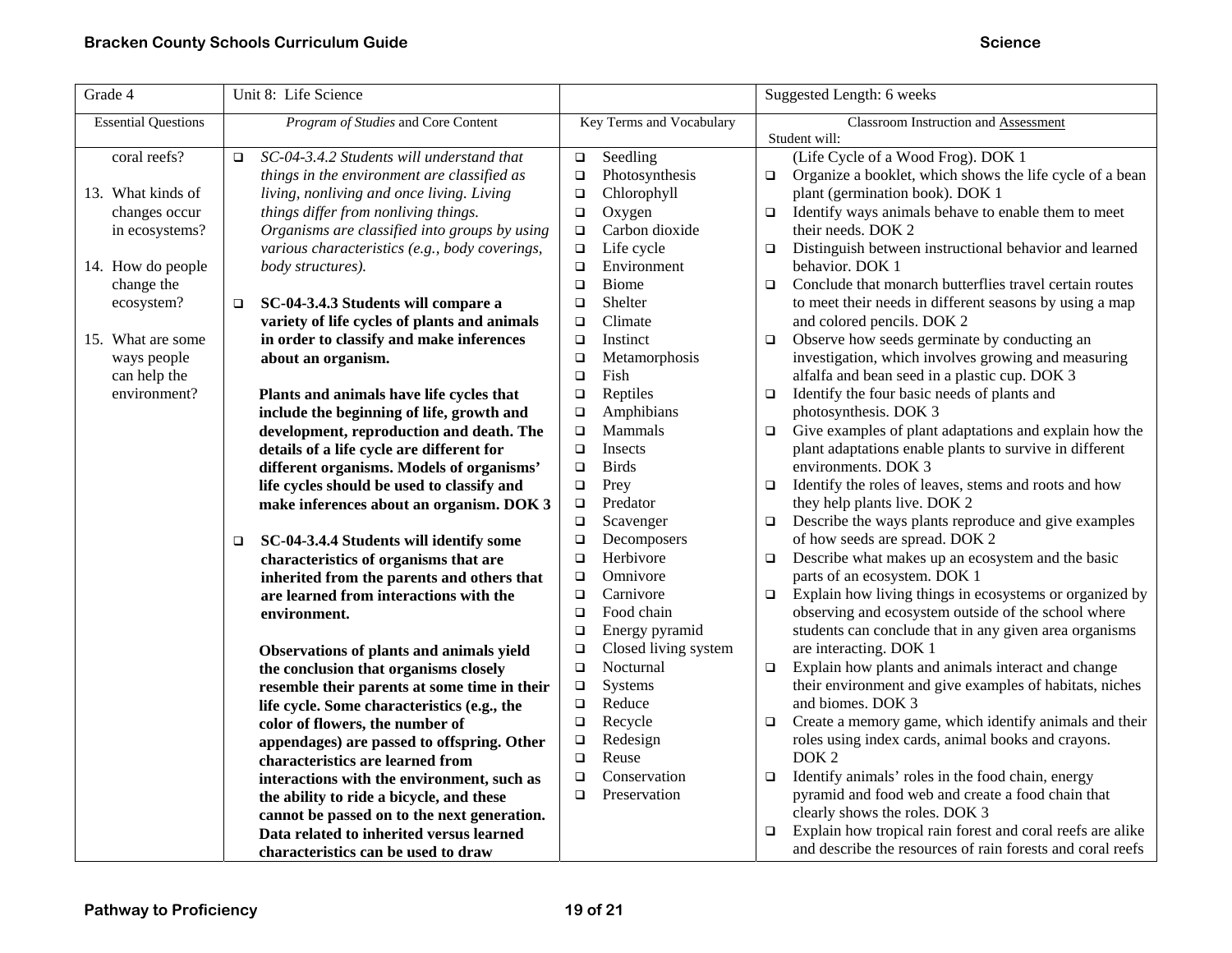| Grade 4                    | Unit 8: Life Science                                                                                                                                                                                                                                                                                                                                                                                                                                                                                        |                          | Suggested Length: 6 weeks                                                                                                                                                                                                                                                                                                                                                  |
|----------------------------|-------------------------------------------------------------------------------------------------------------------------------------------------------------------------------------------------------------------------------------------------------------------------------------------------------------------------------------------------------------------------------------------------------------------------------------------------------------------------------------------------------------|--------------------------|----------------------------------------------------------------------------------------------------------------------------------------------------------------------------------------------------------------------------------------------------------------------------------------------------------------------------------------------------------------------------|
| <b>Essential Questions</b> | Program of Studies and Core Content<br>conclusions about various groups of<br>organisms. DOK 2<br>SC-04-4.6.1 Students will analyze patterns<br>$\Box$                                                                                                                                                                                                                                                                                                                                                      | Key Terms and Vocabulary | Classroom Instruction and Assessment<br>Student will:<br>and tell why they are important. DOK 2<br>Create a biome box (diorama), which shows organisms<br>$\Box$<br>in a biome in their roles. (producers, consumers,<br>herbivores, carnivores, omnivores). DOK 2                                                                                                         |
|                            | and make generalizations about the basic<br>relationships of plants and animals in an<br>ecosystem (food chain).<br>Plants make their own food. All animals<br>depend on plants. Some animals eat plants<br>for food. Other animals eat animals that eat                                                                                                                                                                                                                                                    |                          | Identify three examples of a salt-water community and<br>$\Box$<br>conclude that living things in salt-water communities<br>meet their need in different ways. DOK 3<br>Observe what happens when fresh water and saltwater<br>$\Box$<br>meets using blue dye and float an egg on salt water.<br>DOK <sub>2</sub><br>$\Box$ Describe how people affect ecosystems and give |
|                            | the plants. Basic relationships and<br>connections between organisms in food<br>chains, including the flow of energy, can be<br>used to discover patterns within<br>ecosystems. DOK 2                                                                                                                                                                                                                                                                                                                       |                          | examples of changes people cause. DOK 2<br>Identify natural resources and describe ways peoples can<br>$\Box$<br>conserve natural resources and create posters about<br>protecting resources. (Conservation poster). DOK 3<br><b>CATS</b> like unit test (multiple choice and open<br>$\Box$                                                                               |
|                            | SC-04-4.7.1 Students will make predictions<br>$\Box$<br>and/or inferences based on patterns of<br>evidence related to the survival and<br>reproductive success of organisms in<br>particular environments.                                                                                                                                                                                                                                                                                                  |                          | responses).<br>Life Science open responses.<br>$\Box$                                                                                                                                                                                                                                                                                                                      |
|                            | The world has many different<br>environments. Distinct environments<br>support the lives of different types of<br>organisms. When the environment changes<br>some plants and animals survive and<br>reproduce and others die or move to new<br>locations. Examples of environmental<br>changes resulting in either increase or<br>decrease in numbers of a particular<br>organism should be explored in order to<br>discover patterns and resulting cause and<br>effect relationships between organisms and |                          |                                                                                                                                                                                                                                                                                                                                                                            |
|                            | their environments (e.g., structures and<br>behaviors that make an organism suited to<br>a particular environment). Connections<br>and conclusions should be made based on                                                                                                                                                                                                                                                                                                                                  |                          |                                                                                                                                                                                                                                                                                                                                                                            |